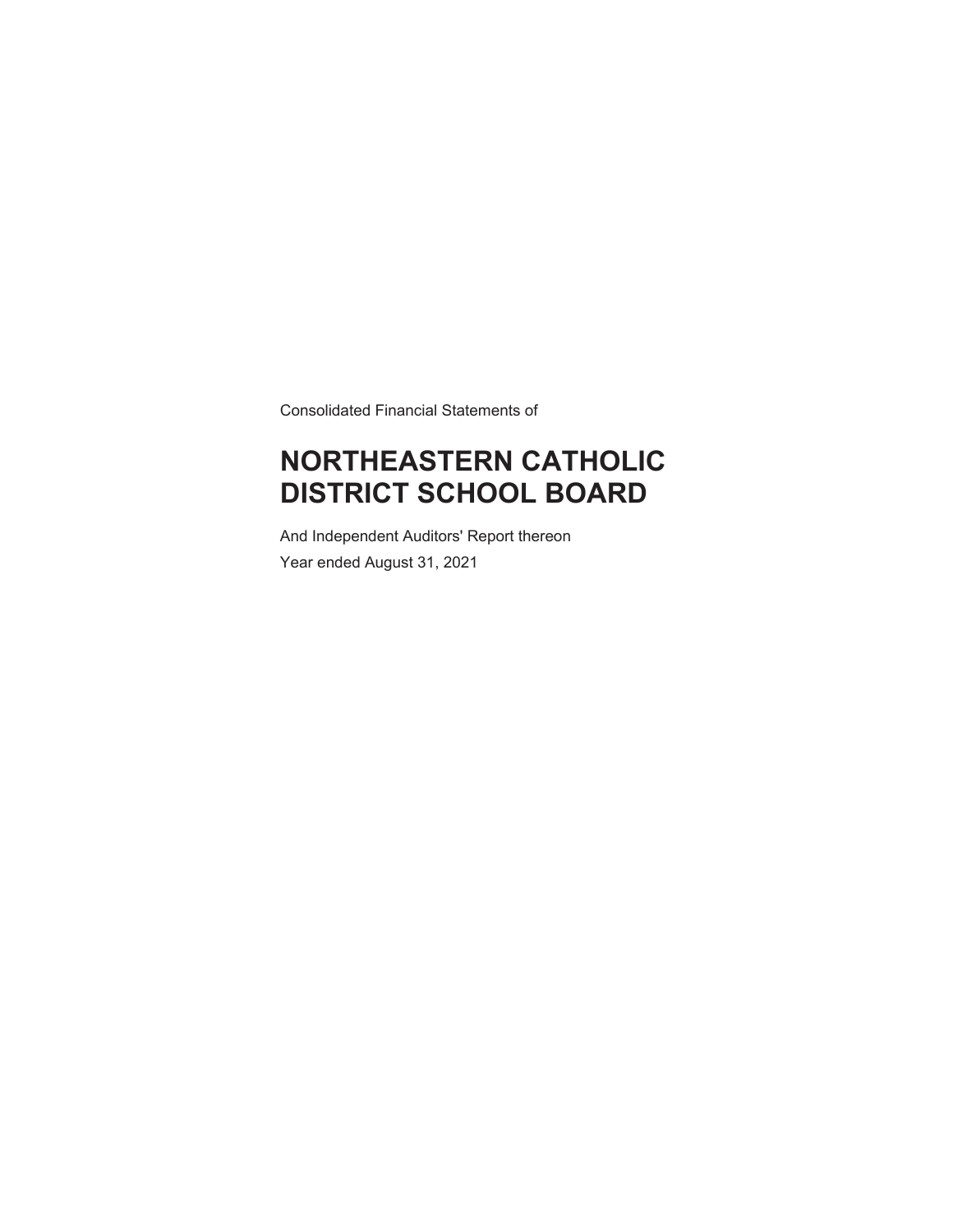### **MANAGEMENT REPORT**

Management's Responsibility for the Consolidated Financial Statements

The accompanying consolidated financial statements of the Northeastern Catholic District School Board are the responsibility of Board management and have been prepared in compliance with the Financial Administration Act, supplemented by Ontario Ministry of Education memorandum 2004:B2 and Ontario Regulation 395/11 of the Financial Administration Act as described in note 1 to the consolidated financial statements.

The preparation of consolidated financial statements necessarily involves the use of estimates based on management's judgement, particularly when transactions affecting the current accounting period cannot be finalized with certainty until future periods.

Board management maintains a system of internal controls designed to provide reasonable assurance that assets are safeguarded, transactions are properly authorized and recorded in compliance with legislative and regulatory requirements, and reliable financial information is available on a timely basis for preparation of the consolidated financial statements. These systems are monitored and evaluated by management.

The Audit Committee of the Board meets with the external auditors to review the consolidated financial statements and discuss any significant financial reporting or internal control matters prior to the Board's approval of the consolidated financial statements.

The consolidated financial statements have been audited by KPMG LLP, independent external auditors appointed by the Board. The accompanying Independent Auditors' Report outlines their responsibilities, the scope of their examination and their opinion on the Board's consolidated financial statements.

Director of Education

**Superintendent of Business** 

December 1, 2021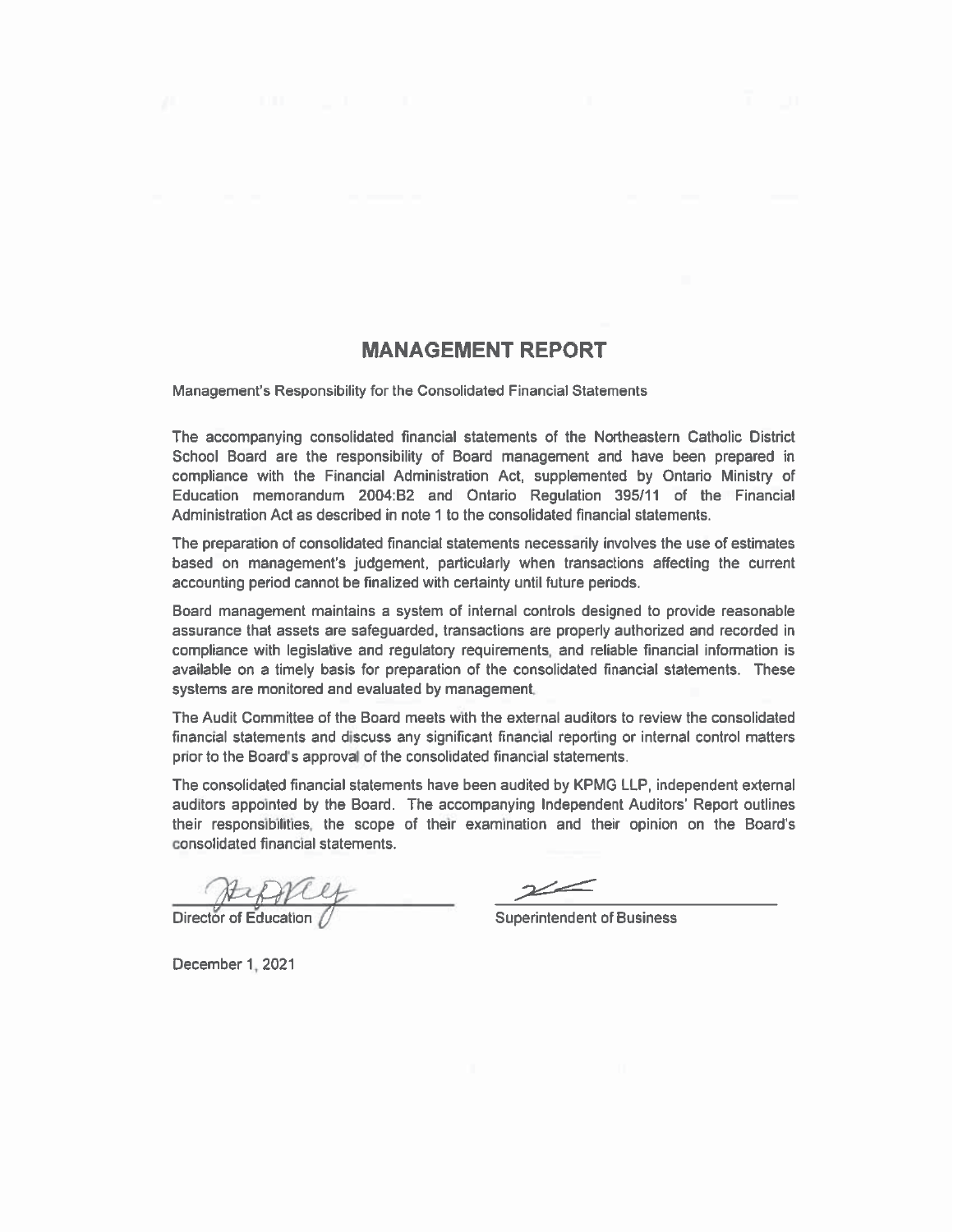

KPMG LLP Claridge Executive Centre 144 Pine Street Sudbury ON P3C 1X3 Canada Tel 705-675-8500 Fax 705-675-7586

### **INDEPENDENT AUDITORS' REPORT**

To the Board of Trustees of the Northeastern Catholic District School Board

### *Qualified Opinion*

We have audited the consolidated financial statements of Northeastern Catholic District School Board (the Entity), which comprise:

- the consolidated statement of financial position as at August 31, 2021
- the consolidated statement of operations and accumulated surplus for the year then ended
- the consolidated statement of changes in net debt for the year then ended
- the consolidated statement of cash flows for the year then ended
- and notes and schedule to the consolidated financial statements, including a summary of significant accounting policies

(Hereinafter referred to as the ''financial statements'').

In our opinion, except for the adjustments, if any, which we might have determined to be necessary had we been able to satisfy ourselves concerning the completeness of school generated funds revenue referred to in the following paragraph, the accompanying financial statements present fairly, in all material respects, the consolidated financial position of the Entity as at August 31, 2021, and its consolidated results of operations and its cash flows for the year then ended in accordance with the basis of accounting described in note 1 to the financial statements.

### *Basis for Qualified Opinion*

In common with many school boards, individual schools derive revenue from school fundraising activities held throughout the year. Adequate documentation and controls were not in place throughout the year to allow us to obtain satisfactory audit verification as to the completeness of these revenues. Accordingly, our verification of these revenues was limited to the amounts recorded in the records of the individual schools.

Therefore, we were not able to determine whether adjustments might be necessary to:

• the financial assets reported in the consolidated statements of financial position as at August 31, 2021 and August 31, 2020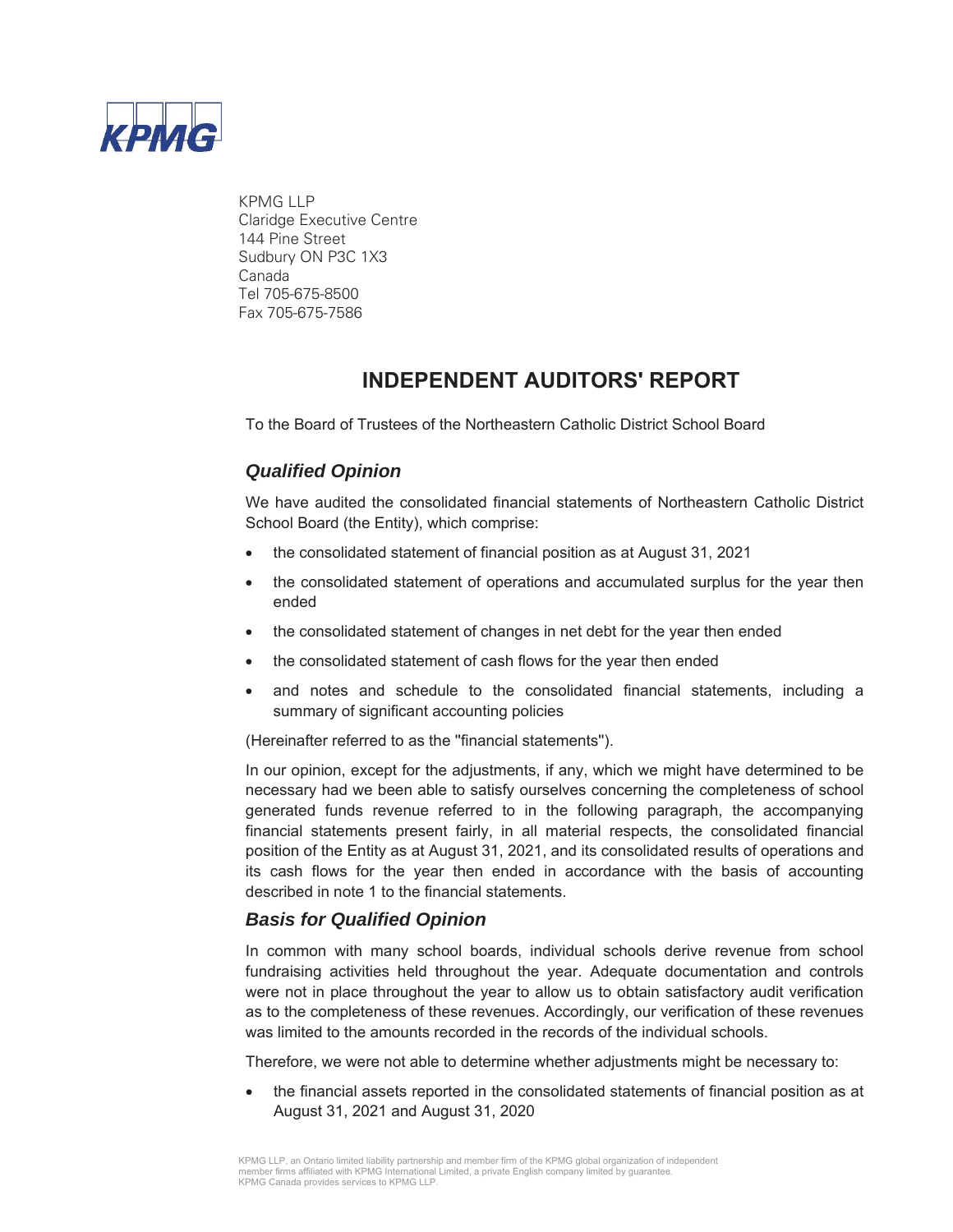

Page 2

- the school generated funds revenues and annual surplus reported in the consolidated statements of operations and accumulated surplus for the years ended August 31, 2021 and August 31, 2020
- the accumulated surplus, at the beginning and end of the year, reported in the consolidated statements of financial position and consolidated statements of operations and accumulated surplus for the years ended August 31, 2021 and August 31, 2020
- the annual surplus reported in the consolidated statements of cash flows for the years ended August 31, 2021 and August 31, 2020

Our opinion on the financial statements for the year ended August 31, 2021 was qualified accordingly because of the possible effects of this limitation in scope.

We conducted our audit in accordance with Canadian generally accepted auditing standards. Our responsibilities under those standards are further described in the *''Auditors' Responsibilities for the Audit of the Financial Statements''* section of our auditors' report.

We are independent of the Entity in accordance with the ethical requirements that are relevant to our audit of the financial statements in Canada and we have fulfilled our other ethical responsibilities in accordance with these requirements.

We believe that the audit evidence we have obtained is sufficient and appropriate to provide a basis for our qualified opinion.

### *Emphasis of Matter - Financial Reporting Framework*

Without modifying our opinion, we draw attention to note 1 to the financial statements which describes the basis of accounting used in the preparation of these financial statements and the significant differences between such basis of accounting and Canadian public sector accounting standards.

### *Responsibilities of Management and Those Charged with Governance for the Financial Statements*

Management is responsible for the preparation and fair presentation of these financial statements in accordance with a basis of accounting described in the notes to the financial statements, and for such internal control as management determines is necessary to enable the preparation of financial statements that are free from material misstatement, whether due to fraud or error.

In preparing the financial statements, management is responsible for assessing the Entity's ability to continue as a going concern, disclosing, as applicable, matters related to going concern and using the going concern basis of accounting unless management either intends to liquidate the Entity or to cease operations, or has no realistic alternative but to do so.

Those charged with governance are responsible for overseeing the Entity's financial reporting process.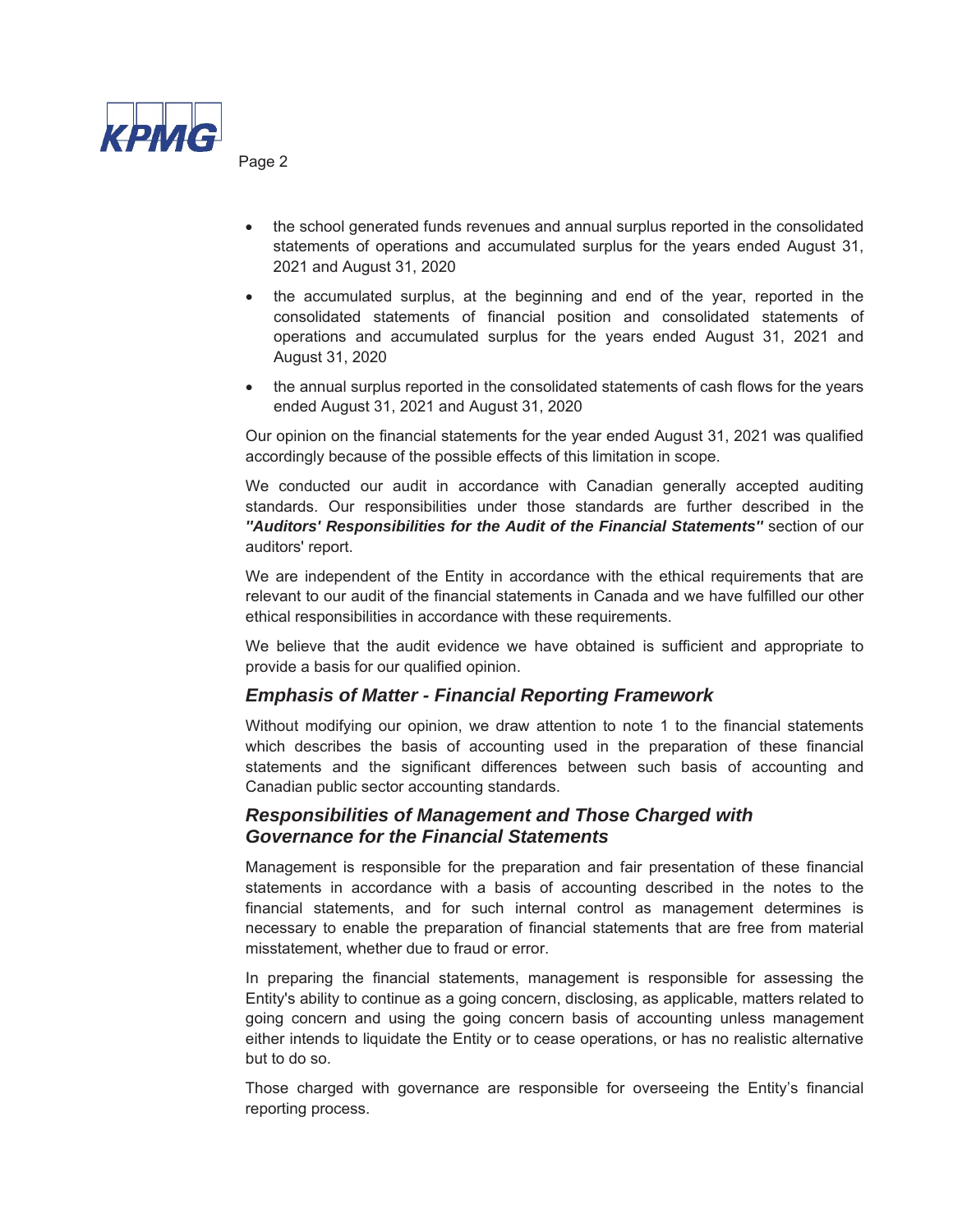

Page 3

### *Auditors' Responsibilities for the Audit of the Financial Statements*

Our objectives are to obtain reasonable assurance about whether the financial statements as a whole are free from material misstatement, whether due to fraud or error, and to issue an auditors' report that includes our qualified opinion.

Reasonable assurance is a high level of assurance, but is not a guarantee that an audit conducted in accordance with Canadian generally accepted auditing standards will always detect a material misstatement when it exists.

Misstatements can arise from fraud or error and are considered material if, individually or in the aggregate, they could reasonably be expected to influence the economic decisions of users taken on the basis of the financial statements.

As part of an audit in accordance with Canadian generally accepted auditing standards, we exercise professional judgment and maintain professional skepticism throughout the audit.

We also:

• Identify and assess the risks of material misstatement of the financial statements, whether due to fraud or error, design and perform audit procedures responsive to those risks, and obtain audit evidence that is sufficient and appropriate to provide a basis for our qualified opinion.

The risk of not detecting a material misstatement resulting from fraud is higher than for one resulting from error, as fraud may involve collusion, forgery, intentional omissions, misrepresentations, or the override of internal control.

- Obtain an understanding of internal control relevant to the audit in order to design audit procedures that are appropriate in the circumstances, but not for the purpose of expressing an opinion on the effectiveness of the Entity's internal control.
- Evaluate the appropriateness of accounting policies used and the reasonableness of accounting estimates and related disclosures made by management.
- Conclude on the appropriateness of management's use of the going concern basis of accounting and, based on the audit evidence obtained, whether a material uncertainty exists related to events or conditions that may cast significant doubt on the Entity's ability to continue as a going concern. If we conclude that a material uncertainty exists, we are required to draw attention in our auditors' report to the related disclosures in the financial statements or, if such disclosures are inadequate, to modify our opinion. Our conclusions are based on the audit evidence obtained up to the date of our auditors' report. However, future events or conditions may cause the Entity's to cease to continue as a going concern.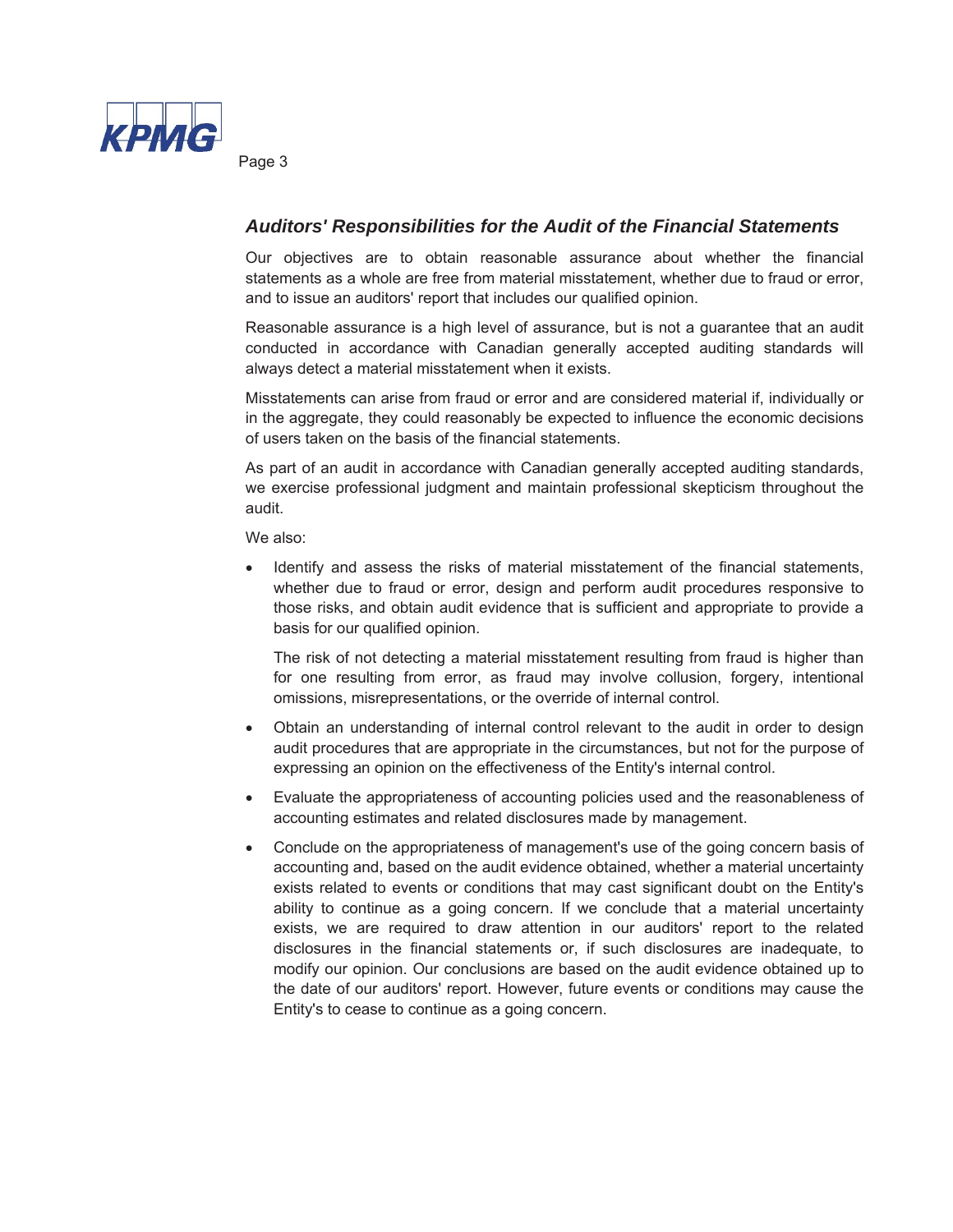

Page 4

- Evaluate the overall presentation, structure and content of the financial statements, including the disclosures, and whether the financial statements represent the underlying transactions and events in a manner that achieves fair presentation.
- Communicate with those charged with governance regarding, among other matters, the planned scope and timing of the audit and significant audit findings, including any significant deficiencies in internal control that we identify during our audit.
- Obtain sufficient audit evidence regarding the financial information of the entities or business activities within the Group Entity to express a qualified opinion on the financial statements. We are responsible for the direction, supervision and performance of the group audit. We remain solely responsible for our audit opinion.

 $k$ *PmG*  $\mu$ 

Chartered Professional Accountants, Licensed Public Accountants

Sudbury, Canada February 23, 2022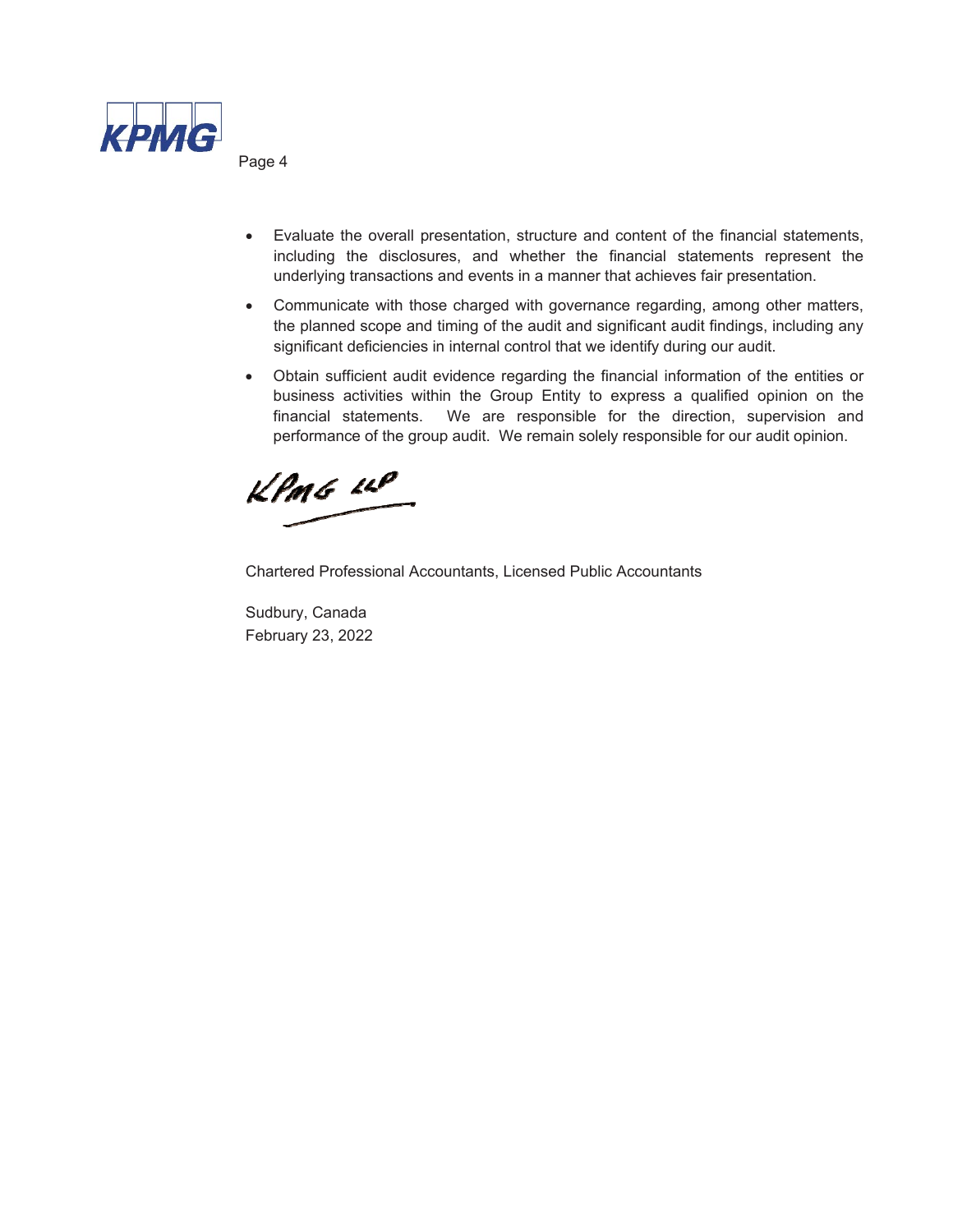**Consolidated Statement of Financial Position** 

As at August 31, 2021, with comparative information for 2020

|                                                                | 2021                  | 2020         |
|----------------------------------------------------------------|-----------------------|--------------|
|                                                                |                       |              |
| <b>Financial assets:</b>                                       |                       |              |
| Cash and cash equivalents                                      | \$<br>8,369,430 \$    | 6,375,985    |
| Accounts receivable (note 3)                                   | 7,153,198             | 7,329,285    |
| Accounts receivable - Government of Ontario Capital (note 4)   | 4,499,398             | 3,571,009    |
| <b>Total financial assets</b>                                  | 20,022,026            | 17,276,279   |
| <b>Financial liabilities:</b>                                  |                       |              |
| Accounts payable and accrued liabilities (note 5)              | 5,614,875             | 5,733,523    |
| Deferred revenue (note 7)                                      | 3,326,282             | 2,893,928    |
| Accrued interest on net long-term liabilities                  | 45,450                | 48,484       |
| Capital lease obligations (note 11)                            | 596,708               |              |
| Retirement and other employee future benefits payable (note 9) | 1,342,214             | 1,681,632    |
| Net long-term liabilities (note 10)                            | 2,559,169             | 2,725,628    |
| Deferred capital contributions (note 8)                        | 45,483,979            | 42,254,326   |
| <b>Total financial liabilities</b>                             | 58,968,677            | 55,337,521   |
| Net debt                                                       | (38,946,651)          | (38,061,242) |
| Non-financial assets:                                          |                       |              |
| Prepaid expenses                                               | 319,321               | 468,459      |
| Tangible capital assets (note 13)                              | 47,519,245            | 44,475,334   |
| Total non-financial assets                                     | 47,838,566            | 44,943,793   |
| Commitments (note 17)                                          |                       |              |
| Contingent liabilities (note 18)                               |                       |              |
| Effects of COVID-19 (note 20)                                  |                       |              |
| Accumulated surplus (note 14)                                  | \$<br>8,891,915<br>\$ | 6,882,551    |

See accompanying notes to the consolidated financial statements.

Approved on behalf of the Board:

**Board of Trustee** 

**Board of Trustee**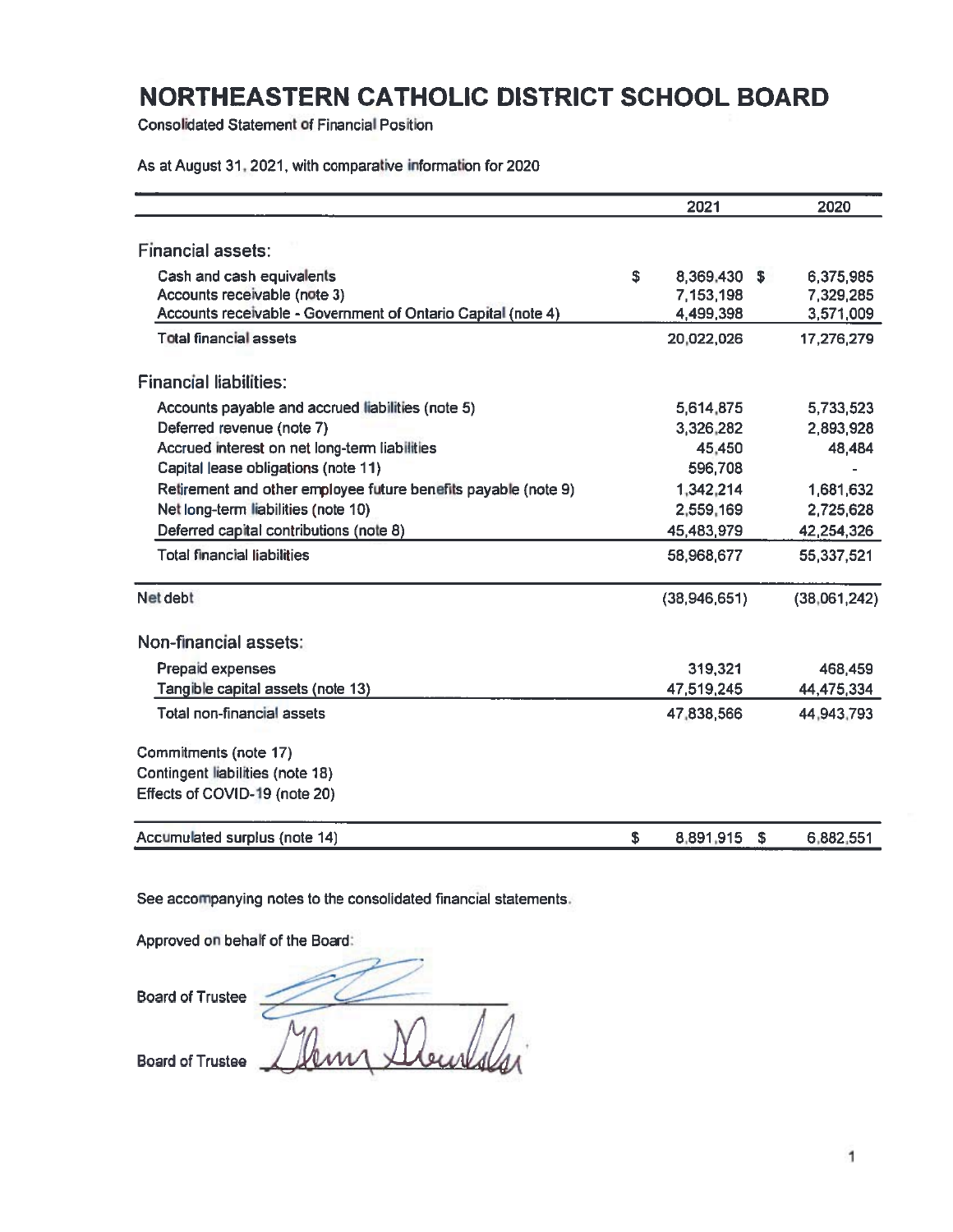Consolidated Statement of Operations and Accumulated Surplus

Year ended August 31, 2021, with comparative information for 2020

|                                                  | 2021             | 2021             | 2020             |
|--------------------------------------------------|------------------|------------------|------------------|
|                                                  | <b>Budget</b>    | Actual           | Actual           |
|                                                  |                  |                  |                  |
| Revenue:                                         |                  |                  |                  |
| Government of Ontario grants:                    |                  |                  |                  |
| - Grants for Student Needs                       | \$<br>35,146,659 | \$<br>34,379,973 | \$<br>33,668,963 |
| - Provincial legislative grant                   | 4,100,599        | 4,003,582        | 4,048,145        |
| - Other                                          | 554,176          | 3,971,208        | 1,127,185        |
| - Amortization of deferred capital contributions | 2,404,677        | 2,728,679        | 2,358,097        |
| Federal grants and fees                          | 376,553          | 354,026          | 340,538          |
| Other revenue - school boards                    | 66,400           | 29,543           | 22,543           |
| Other fees and revenue                           | 50,000           | 200,786          | 591,260          |
| Investment income                                | 35,000           | 33,168           | 75,826           |
| School generated funds                           | 975,000          | 223,164          | 690,069          |
| <b>Total revenue</b>                             | 43,709,064       | 45,924,129       | 42,922,626       |
| Expenses (note 12):                              |                  |                  |                  |
| Instruction                                      | 30,013,252       | 30,483,835       | 29,501,278       |
| Administration                                   | 2,494,943        | 3,080,139        | 3,147,022        |
| Transportation                                   | 3,502,521        | 3,278,603        | 3,366,768        |
| Pupil accommodation                              | 6,592,909        | 6,647,637        | 6,518,986        |
| Other                                            | 130,443          | 170,867          | 127,224          |
| School funded activities                         | 975,000          | 253,684          | 626,187          |
| Total expenses                                   | 43,709,068       | 43,914,765       | 43,287,465       |
| Annual surplus (deficit)                         | (4)              | 2,009,364        | (364, 839)       |
| Accumulated surplus, beginning of year           | 6,882,551        | 6,882,551        | 7,247,390        |
| Accumulated surplus, end of year                 | \$<br>6,882,547  | \$<br>8,891,915  | \$<br>6,882,551  |

See accompanying notes to the consolidated financial statements.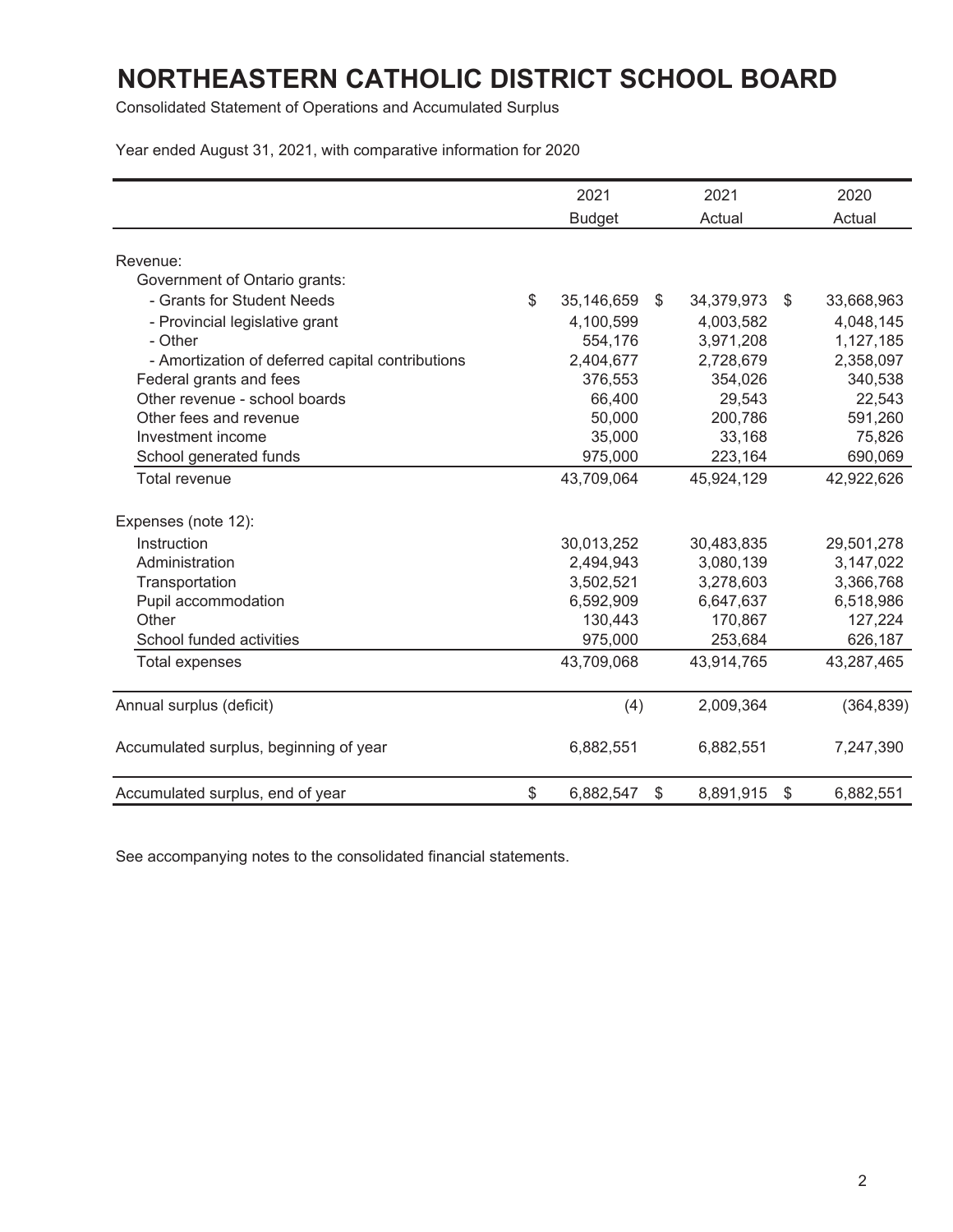Consolidated Statement of Change in Net Debt

Year ended August 31, 2021, with comparative information for 2020

|                                         | 2021                    | 2021                 | 2020           |
|-----------------------------------------|-------------------------|----------------------|----------------|
|                                         | <b>Budget</b>           | Actual               | Actual         |
| Annual surplus (deficit)                | \$<br>\$                | 2,009,364<br>\$      | (364, 839)     |
| Tangible capital assets:                |                         |                      |                |
| Acquisition of tangible capital assets  | (4,092,392)             | (5,958,329)          | (3,781,939)    |
| Amortization of tangible capital assets | 2,539,807               | 2,914,418            | 2,543,841      |
| Assets transferred from held for sale   |                         |                      | (182, 956)     |
| Loss on sale of tangible capital assets |                         |                      | 317,321        |
|                                         | (1,552,585)             | (3,043,911)          | (1, 103, 733)  |
| Prepaid expenses:                       |                         |                      |                |
| Acquisition of prepaid expenses         |                         | (319, 321)           | (468, 459)     |
| Use of prepaid expenses                 |                         | 468,459              | 194,616        |
|                                         |                         | 149,138              | (273, 843)     |
| Decrease in net debt                    | (1,552,585)             | (885, 409)           | (1,742,415)    |
| Net debt, beginning of year             | (38,061,242)            | (38,061,242)         | (36, 318, 827) |
| Net debt, end of year                   | \$<br>$(39,613,827)$ \$ | (38, 946, 651)<br>\$ | (38,061,242)   |

See accompanying notes to consolidated financial statements.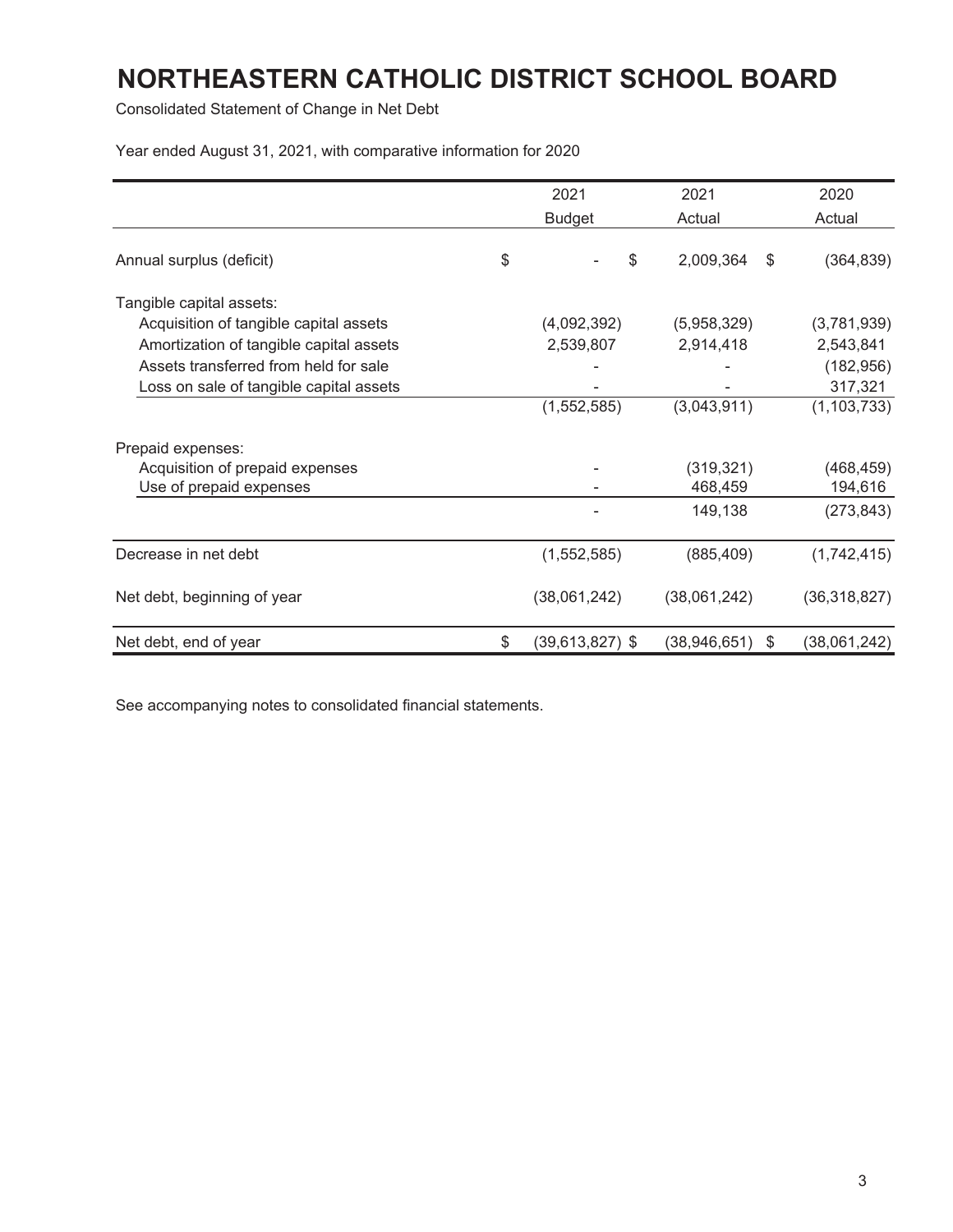Consolidated Statement of Cash Flows

Year ended August 31, 2021, with comparative information for 2020

|                                                                 | 2021            | 2020                  |
|-----------------------------------------------------------------|-----------------|-----------------------|
|                                                                 |                 |                       |
| Operating transactions:                                         |                 |                       |
| Annual surplus (deficit)                                        | \$<br>2,009,364 | \$<br>(364, 839)      |
| Items not involving cash:                                       |                 |                       |
| Amortization of tangible capital assets                         | 2,914,418       | 2,543,841             |
| Amortization of deferred capital contributions                  | (2,728,679)     | (2,358,097)           |
| Gain on disposal of deferred capital contributions              |                 |                       |
| Loss on sale of tangible capital assets                         |                 | (317, 321)<br>317,321 |
|                                                                 |                 |                       |
|                                                                 | 2,195,103       | (179, 095)            |
| Change in non-cash assets and liabilities:                      |                 |                       |
| Decrease (increase) in accounts receivable                      | 176,087         | (1, 278, 156)         |
| Increase (decrease) in accounts payable and                     |                 |                       |
| accrued liabilities                                             | (118, 648)      | 1,907,603             |
| Increase (decrease) in deferred revenue                         | 432,354         | (235, 011)            |
| Decrease in accrued interest on long-term debt                  | (3,034)         | (1,031)               |
| Increase (decrease) in employee future benefits payable         | (339, 418)      | 513,443               |
| Decrease (increase) in prepaid expenses                         | 149,138         | (273, 843)            |
| Cash provided by (used for) operating transactions              | 2,491,582       | 453,910               |
| Capital transactions:                                           |                 |                       |
| Cash used to acquire tangible capital assets                    | (5,361,621)     | (3,781,939)           |
| Financing transactions:                                         |                 |                       |
| Long-term debt repaid                                           | (166, 459)      | (158, 339)            |
| Increase in accounts receivable - Government of Ontario Capital | (928, 389)      | (662, 756)            |
| Transfer to deferred capital contributions                      | 5,958,332       | 3,904,896             |
| Cash provided by financing transactions                         | 4,863,484       | 3,083,801             |
|                                                                 |                 |                       |
| Increase (decrease) in cash and cash equivalents                | 1,993,445       | (244, 228)            |
| Cash and cash equivalents, beginning of year                    | 6,375,985       | 6,620,213             |
| Cash and cash equivalents, end of year                          | \$<br>8,369,430 | \$<br>6,375,985       |

See accompanying notes to consolidated financial statements.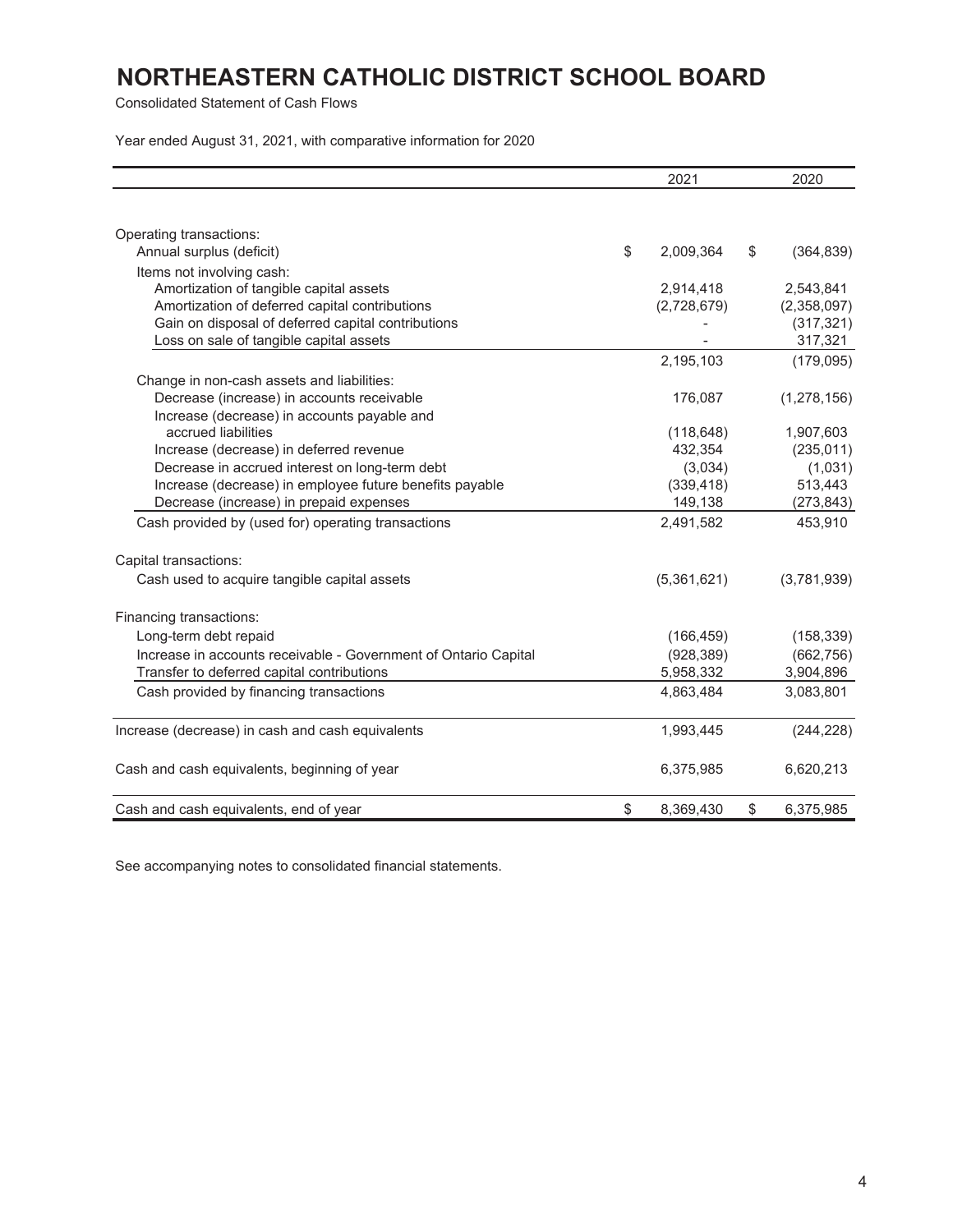Notes to Consolidated Financial Statements

Year ended August 31, 2021

The Northeastern Catholic District School Board is an English Catholic school board formed on January 1, 1998 from the English Language sections of four separate school boards. The School Board, which covers an area from Cobalt to Moosonee, Ontario, has one secondary and twelve elementary schools under its jurisdiction.

### **1. Significant accounting policies:**

The consolidated financial statements of the Northeastern Catholic District School Board (the "Board") have been prepared by management in accordance with the basis of accounting described below. The consolidated financial statements contain the following significant accounting policies:

(a) Basis of accounting:

The consolidated financial statements have been prepared in accordance with the Financial Administration Act supplemented by Ontario Ministry of Education memorandum 2004:B2 and Ontario Regulation 395/11 of the Financial Administration Act.

The Financial Administration Act requires that the consolidated financial statements be prepared in accordance with the accounting principles determined by the relevant ministry of the Government of Ontario. A directive was provided by the Ontario Ministry of Education within memorandum 2004:B2 requiring school boards to adopt Canadian public sector accounting standards commencing with their year ended August 31, 2004 and that changes may be required to the application of these standards as a result of regulation.

In 2011, the government passed Ontario Regulation 395/11 of the Financial Administration Act. The regulation requires that contributions received or receivable for the acquisition or development of depreciable tangible capital assets and contributions of depreciable tangible capital assets for use in providing services, be recorded as deferred capital contributions and be recognized as revenue in the statement of operations and accumulated surplus over the periods during which the asset is used to provide service at the same rate that amortization is recognized in respect of the related asset. The regulation further requires that if the net book value of the depreciable tangible capital asset is reduced for any reason other than amortization, a proportionate reduction of the deferred capital contribution along with a proportionate increase in the revenue be recognized. For Ontario school boards, these contributions include government transfers, externally restricted contributions and, historically, property tax revenue.

The accounting policy requirements under Ontario Regulation 395/11 are significantly different from the requirements of Canadian public sector accounting standards which require that:

- x government transfers, which do not contain a stipulation that creates a liability, be recognized as revenue by the recipient when approved by the transferor and the eligibility criteria have been met in accordance with public sector accounting standard PS3410;
- externally restricted contributions be recognized as revenue in the period in which the resources are used for the purpose or purposes specified in accordance with public sector accounting standard PS3100; and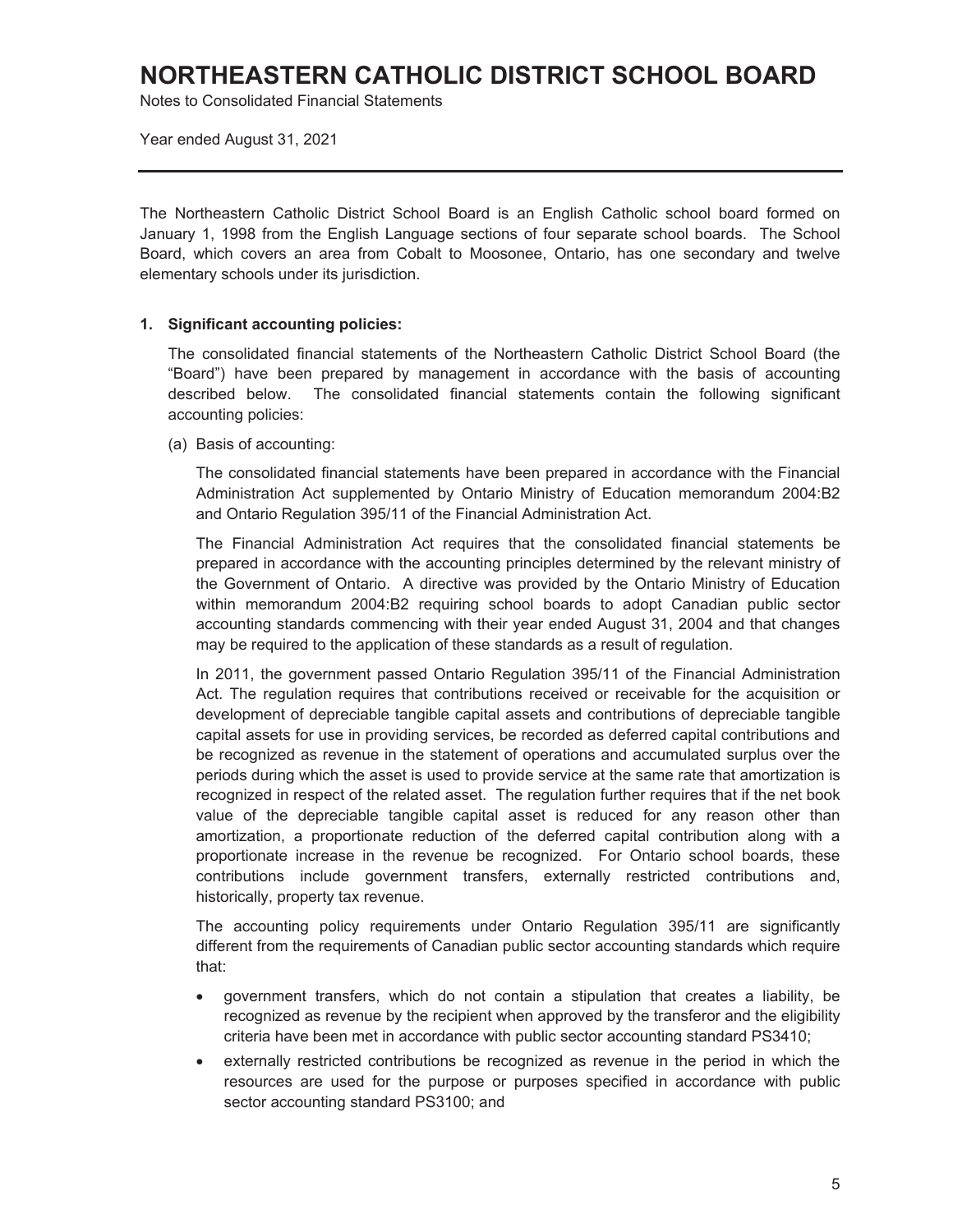Notes to Consolidated Financial Statements

Year ended August 31, 2021

#### **1. Significant accounting policies (continued):**

- (a) Basis of accounting (continued):
	- property taxation revenue be reported as revenue when received or receivable in accordance with public sector accounting standard PS3510.

As a result, revenue recognized in the statement of operations and accumulated surplus and certain related deferred revenues and deferred capital contributions would be recorded differently under Canadian Public Sector Accounting Standards.

(b) Reporting entity:

The consolidated financial statements reflect the assets, liabilities, revenues and expenses of the reporting entity. The reporting entity is comprised of all organizations accountable for the administration of their financial affairs and resources to the Board and which are controlled by the Board, including:

- i) School generated funds: the assets, liabilities, revenues, expenses that exist at the school level and which are deemed to be controlled by the Board, have been reflected in the consolidated financial statements.
- ii) The Board is one of three school boards that entered into a partnership agreement to share certain costs related to transportation. As a result, the Board's consolidated financial statements reflect proportionate consolidation, whereby they include the assets that it controls, the liabilities that it has incurred, and its pro-rata share of revenue and expenses.
- (c) Trust funds:

Trust funds and their related operations administered by the Board are not included in the consolidated financial statements as they are not controlled by the Board.

(d) Cash and cash equivalents:

Cash and cash equivalents consist of cash-on-hand, demand deposits and short-term investments. Short-term investments are highly liquid, subject to insignificant risk of changes in value and have a short maturity term of less than 90 days.

(e) Deferred revenue:

The Board receives amounts pursuant to legislation, regulation or agreement that may only be used for certain programs or in the delivery of specific services and transactions. These amounts are recognized as revenue in the fiscal year the related expenditures are incurred or services performed.

(f) Deferred capital contributions:

Contributions received or receivable for the purpose of acquiring or developing a depreciable tangible capital asset for use in providing services, or any contributions of depreciable tangible capital assets received or receivable for use in providing services, are recorded as deferred capital contributions when the asset is acquired as required under Ontario Regulation 395/11 of the Financial Administration Act. Amounts are recognized into revenue at the same rate as the related tangible capital asset is amortized.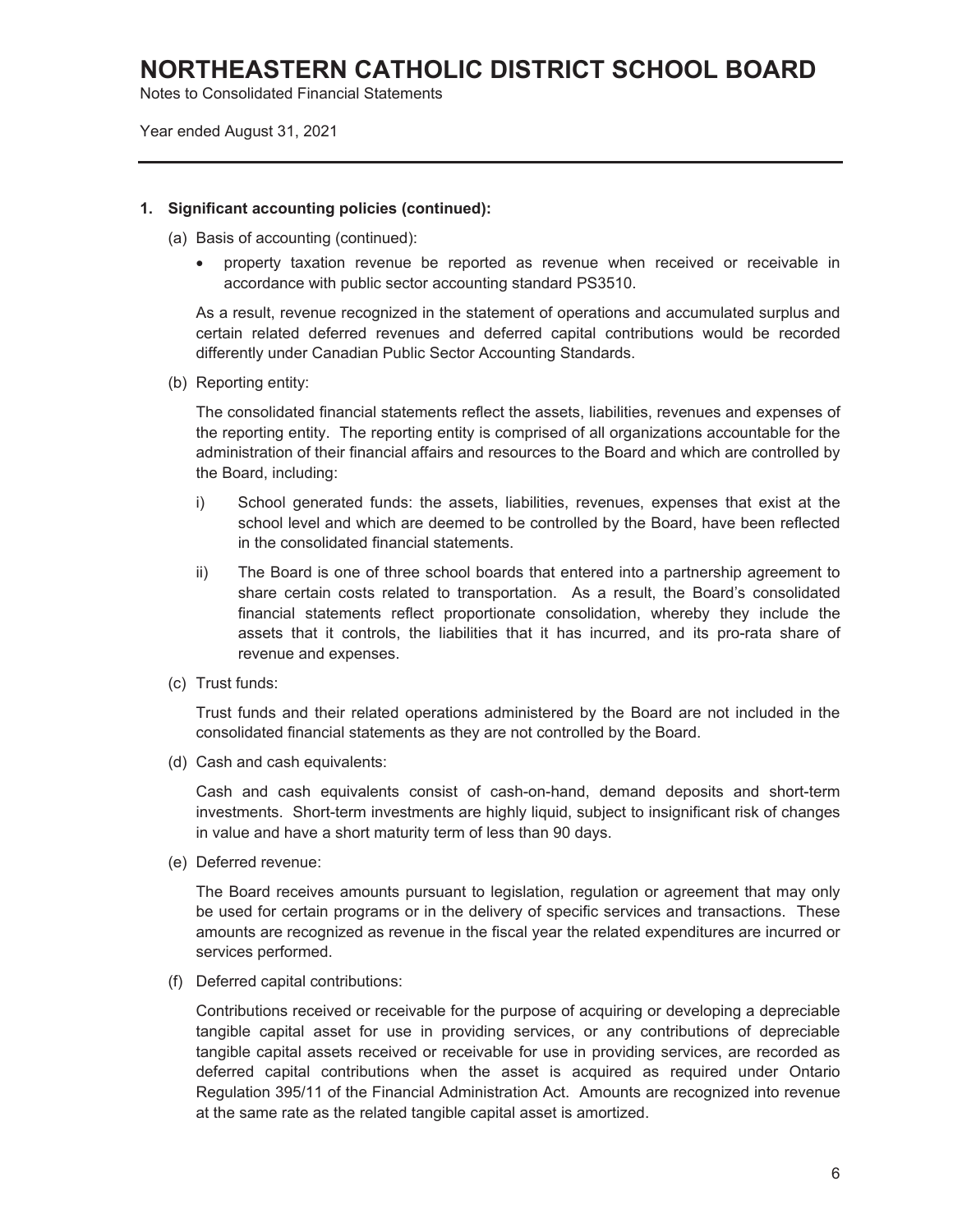Notes to Consolidated Financial Statements

Year ended August 31, 2021

#### **1. Significant accounting policies (continued):**

(g) Retirement and other employee future benefits:

The Board provides health, dental and life insurance benefits for certain employees and retired individuals from school boards and has assumed liability for payment of benefits under these plans.

As part of the ratified labour collective agreements for unionized employees that bargain centrally and ratified central discussions with the principals and vice-principals associations, Employee Life and Health Trusts (ELHTs) were established between 2016 and 2018 for all employee groups. Additionally, retirees belonging to the Principal/Vice Principal and Nonunion employee groups have transitioned to the ELHT in 2017-18. These benefits are being provided through a joint governance structure between the bargaining/employee groups, school board trustees associations and the Government of Ontario. School boards are required to remit a negotiated amount per full-time equivalency (FTE) on a monthly basis. Funding for the ELHT is based on the existing benefits funding embedded within the Grants for Student Needs (GSN) and additional ministry funding in the form of a crown contribution and stabilization adjustment. After retirees transition, the Board continues to be responsible for its share of costs of benefits based on the cost sharing agreement prior to the transition to the ELHT.

The Board has adopted the following accounting policies with respect to accounting for these employee benefits:

(i) The costs of self-insured retirement and other employee future benefit plans are actuarially determined using management's best estimate of salary escalation, accumulated sick days, insurance and health care costs trends, disability recovery rates, long-term inflation rates and discount rates. The cost of retirement gratuities are actuarially determined using the employee's salary, banked sick days and years of service as at August 31, 2012 and management's best estimate of discount rates. Any actuarial gains and losses arising from changes to the discount rate are amortized over the expected average remaining services life of the employee group.

For self-insured retirement and other employee future benefits that vest or accumulate over the periods of service provided by employees, such as life insurance and health care benefits for retirees, the cost is actuarially determined using the projected benefits method prorated on service. Under this method, the benefit costs are recognized over the expected average service life of the employee group.

For those self-insured benefit obligations that arise from specific events that occur from time to time, such as obligations for worker's compensation, long-term disability and life insurance and health care benefits for those on disability leave, the cost is recognized immediately in the period the events occur. Any actuarial gains and losses that are related to these benefits are recognized immediately in the period they arise.

- (ii) The costs of multi-employer defined pension plan benefits, such as the Ontario Municipal Employees Retirement System ("OMERS") pensions, are the employer's contributions due to the plan in the period.
- (iii) The costs of insured benefits are the employer's portion of insurance premiums owed for coverage of employees during the period.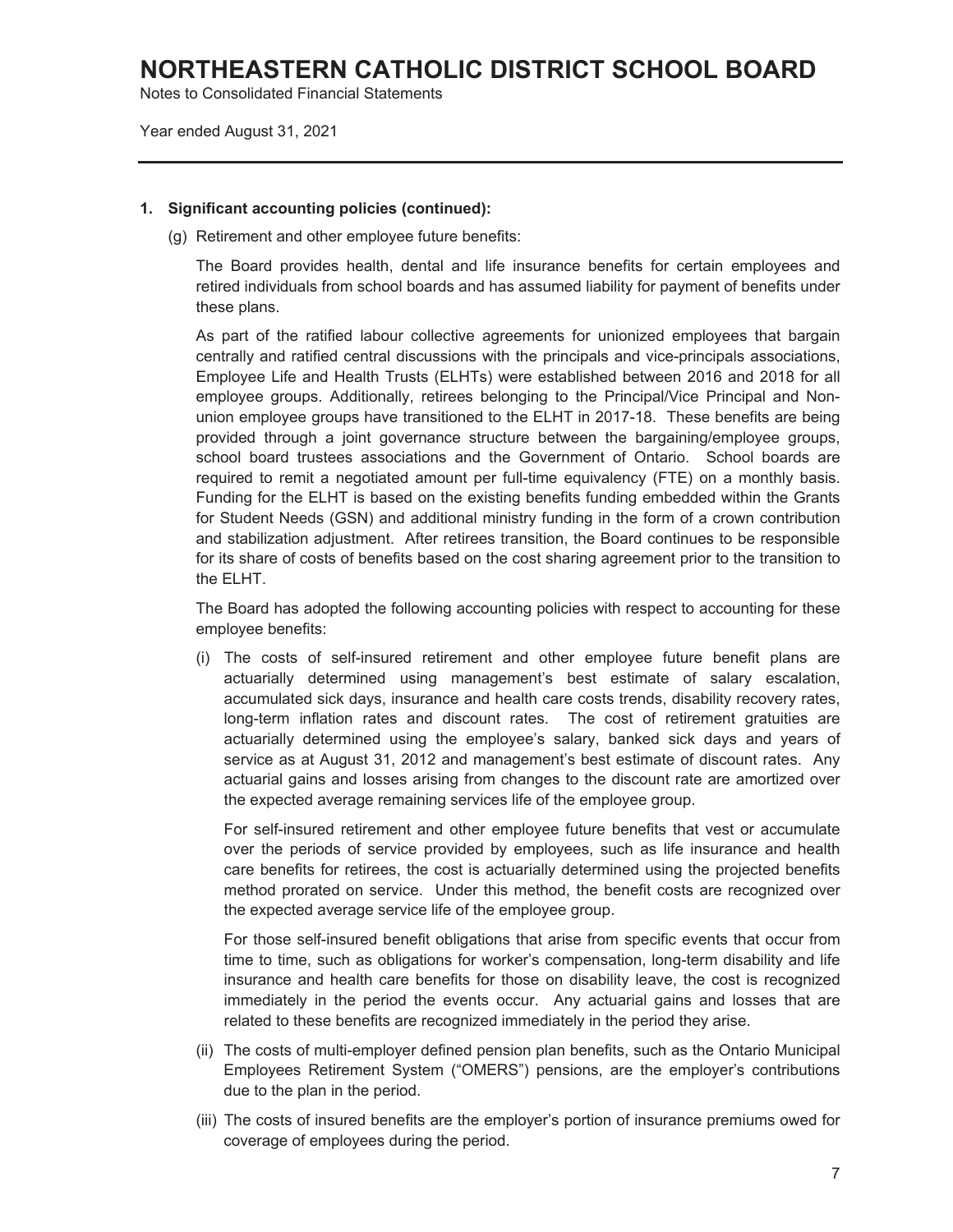Notes to Consolidated Financial Statements

Year ended August 31, 2021

### **1. Significant accounting policies (continued):**

(h) Tangible capital assets:

Tangible capital assets are recorded at historical cost less accumulated amortization. Historical cost includes amounts that are directly attributable to acquisition, construction, development or betterment of the asset. The Board does not capitalize interest paid on debt used to finance the construction of tangible capital assets. When historical records were not available, other methods were used to estimate the cost and accumulated amortization.

Leases which transfer substantially all of the benefits and risk incidental to ownership of property are accounted for as leased tangible capital assets. All other leases are accounting for as operating leases and the related payments are charged to expenses as incurred.

Tangible capital assets, excluding land, are amortized on a straight-line basis over their estimated useful lives as follows:

| Land improvements with finite lives | 15 years     |
|-------------------------------------|--------------|
| Buildings and improvements          | 40 years     |
| Portable and other structures       | 20 years     |
| Furniture and equipment             | 5 - 15 years |
| <b>Vehicles</b>                     | 5 - 10 years |
| Computer hardware and software      | 3 years      |
|                                     |              |

Amortization is taken at 50% of the above rates in the year of acquisition with the exception of leased tangible capital assets. Leased tangible capital assets are amortized over the term of the lease.

Assets under construction and assets that related to pre-acquisition and pre-construction costs are not amortized until the asset is available for productive use.

The useful life of computer hardware was revised from five years to three years based on new information related to the actual life of the assets. On September 1, 2020, the Board had entered into two agreements to lease computers for a period of three years. As a result of the change in useful life of the computers, these lease agreements meet the criteria for the computers to be recorded as a leased tangible capital asset.

Land permanently removed from service and held for resale is recorded at the lower of cost and estimated net realizable value. Cost includes amounts for improvements to prepare the land for sale or servicing. Buildings permanently removed from service and held for resale cease to be amortized and are recorded at the lower of carrying value and estimated net realizable value. Tangible capital assets which meet the criteria for financial assets are reclassified as "assets held for sale" on the Consolidated Statement of Financial Position.

Works of art and cultural and historic assets are not recorded as assets in these consolidated financial statements.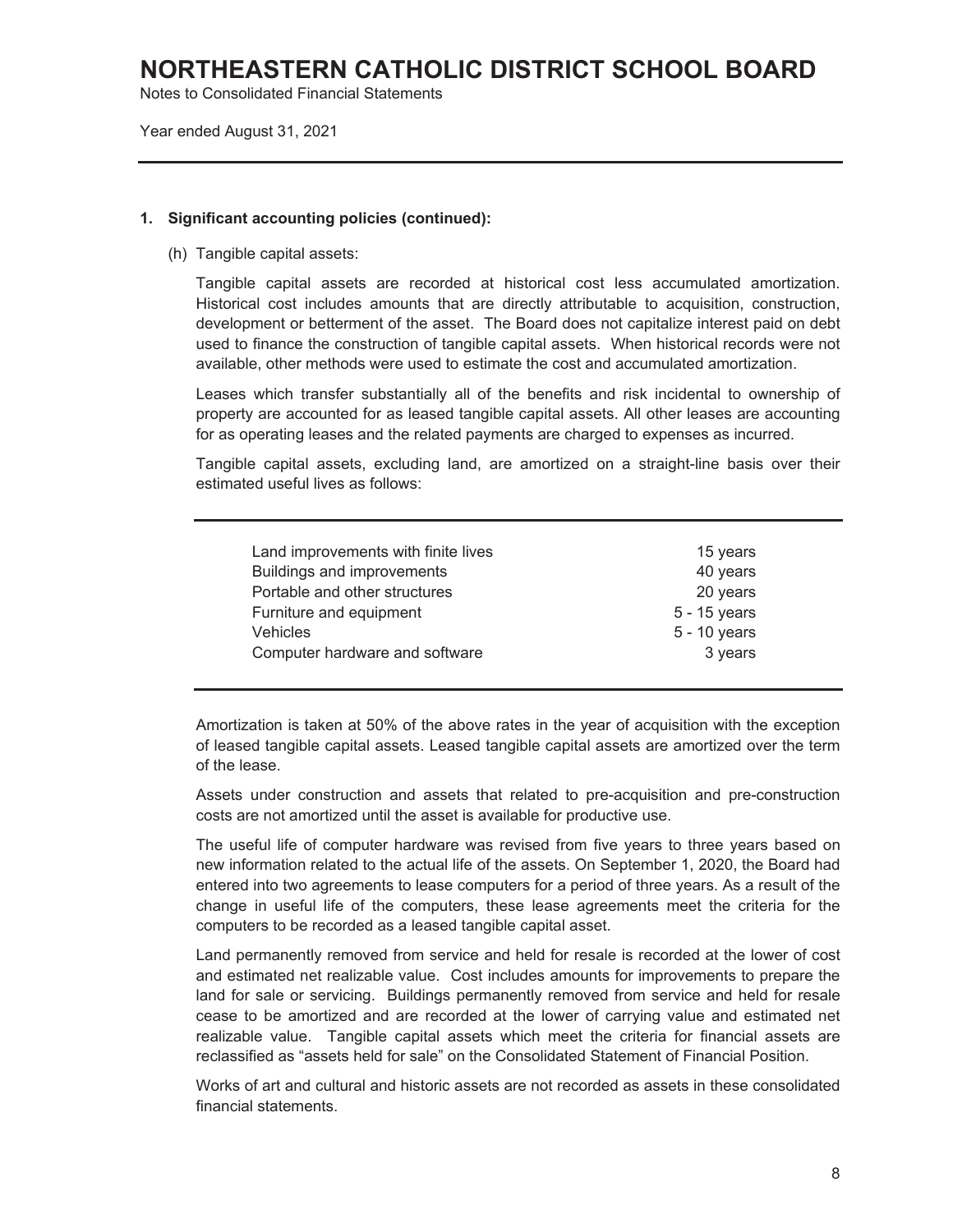Notes to Consolidated Financial Statements

Year ended August 31, 2021

#### **1. Significant accounting policies (continued):**

(i) Government transfers:

Government transfers, which include legislative grants, are recognized in the consolidated financial statements in the period in which events giving rise to the transfer occur, providing the transfers are authorized, any eligibility criteria have been met and reasonable estimates of the amount can be made. If government transfers contain stipulations, which give rise to a liability, they are deferred and recognized in revenue when the stipulations are met.

Government transfers for capital are deferred as required by Regulation 395/11, recorded as deferred capital contributions (DCC) and recognized in the consolidated statement of operations at the same rate and over the same periods as the asset is amortized.

(j) Investment income:

Investment income is reported as revenue in the period earned.

When required by the funding government or related Act, investment income earned on externally restricted funds such as proceeds of disposition, special education, transition, distance schools and school renewal forms part of the respective deferred revenue balances.

(k) Budget figures:

Budget figures have been provided for comparison purposes and have been derived from the budget approved by the Trustees.

The budget approved by the Trustees is developed in accordance with the provincially mandated funding model for school boards and is used to manage program spending within the guidelines of the funding model.

The Board approves its budget annually. The approved operating budget for 2020-2021 is reflected on the Consolidated Statement of Operations and Accumulated Surplus, the budget was approved on July 22, 2020.

(l) Use of estimates:

The preparation of consolidated financial statements in conformity with the basis of accounting described in note 1 requires management to make estimates and assumptions that affect the reported amount of assets and liabilities and disclosure of contingent assets and liabilities at the date of the consolidated financial statements, and the reported amounts of revenues and expenses during the year. Actual results could differ from these current estimates. Significant estimates include assumptions used in performing actuarial valuations of employee future benefit liabilities.

These estimates are reviewed annually and, as adjustments become necessary, they are recorded in the period in which they become known.

(m) Provincial legislative grants:

Under Public Sector Accounting Standards, the entity that determines and sets the tax levy records the revenue in the financial statements, which in the case of the Board, is the Province of Ontario. As a result, property tax revenue received from the municipalities is recorded as part of Provincial Legislative Grants as municipal grants.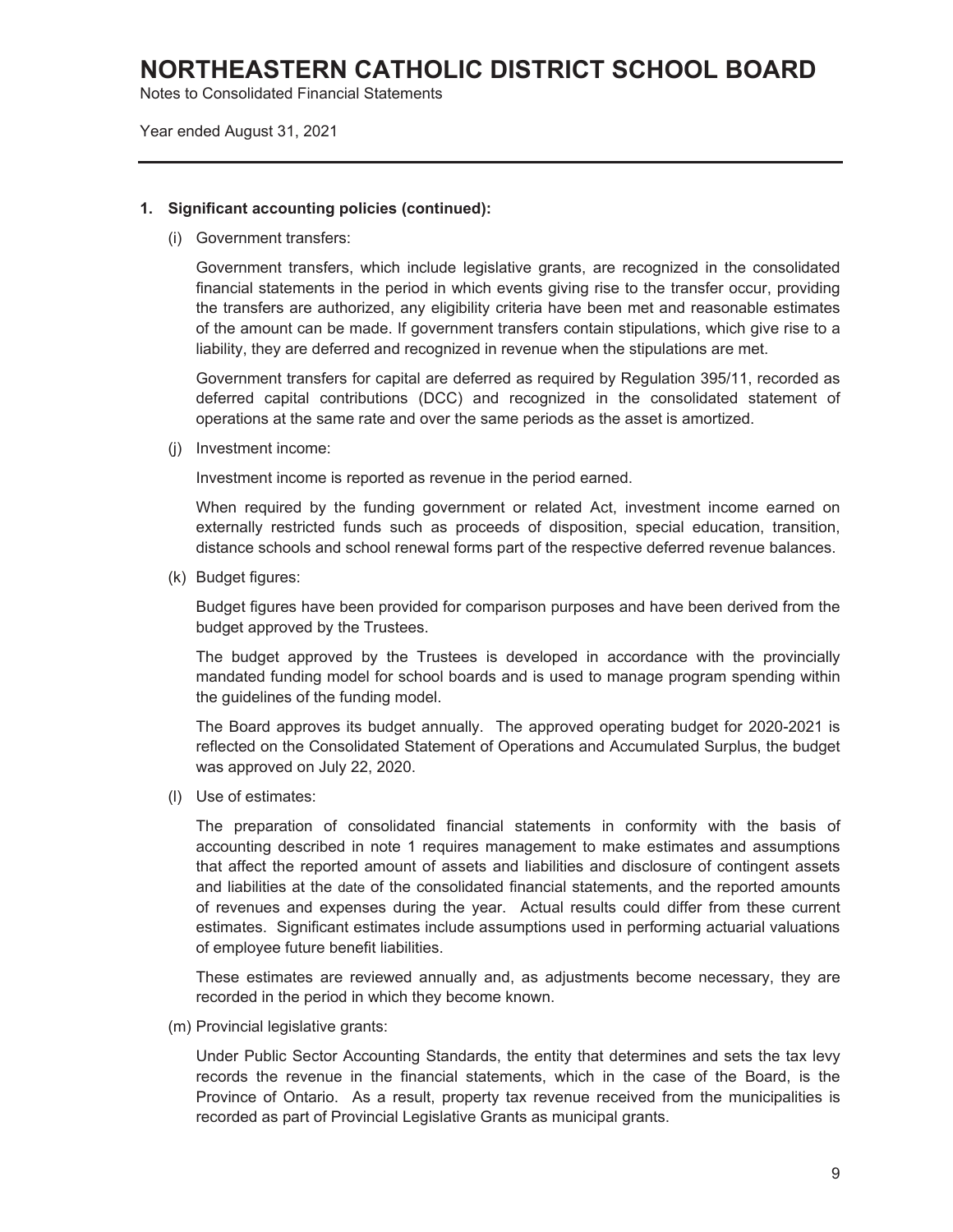Notes to Consolidated Financial Statements

Year ended August 31, 2021

#### **2. School leave program:**

Under the school leave program, teachers have the opportunity to be paid 80% of their salaries over four years. The remaining 20% is accumulated in a bank account to cover 80% of their salaries in the fifth year when they take a year leave of absence. The cash and related liability in the amount of \$78,944 (2020 - \$52,259) have been included with cash and cash equivalents, accounts receivable and accounts payable and accrued liabilities on the Consolidated Statement of Financial Position.

### **3. Accounts receivable:**

|                       | 2021          |   | 2020      |
|-----------------------|---------------|---|-----------|
|                       |               |   |           |
| Municipalities        | \$<br>423.827 | S | 980,238   |
| Government of Canada  | 496,255       |   | 254,912   |
| Government of Ontario | 5,900,316     |   | 5,838,765 |
| Other school boards   | 266,982       |   | 197,976   |
| Other                 | 65,818        |   | 57,394    |
|                       |               |   |           |
|                       | 7,153,198     |   | 7,329,285 |

The Ministry of Education introduced a cash management strategy effective September 1, 2018. As part of the strategy, the ministry delays part of the grant payment to school boards where the adjusted accumulated surplus and deferred revenue balances are in excess of certain criteria set out by the Ministry. The balance of delayed grant payments included in the receivable balance from the Government of Ontario at August 31, 2021 is \$5,382,807 (2020 - \$5,422,411).

### **4. Accounts receivable – approved capital funding:**

The Province of Ontario replaced variable capital funding with a one-time debt support grant in 2009-10. The Board received a one-time grant that recognizes capital debt as of August 31, 2010 that is supported by the existing capital programs. The Board receives this grant in cash over the remaining term of the existing capital debt instruments. The Board may also receive yearly capital grants to support capital programs, which would be reflected in this account receivable.

The Board has an account receivable from the Province of Ontario of \$4,499,398 (2020 - \$3,571,009) as at August 31, 2021 with respect to capital grants.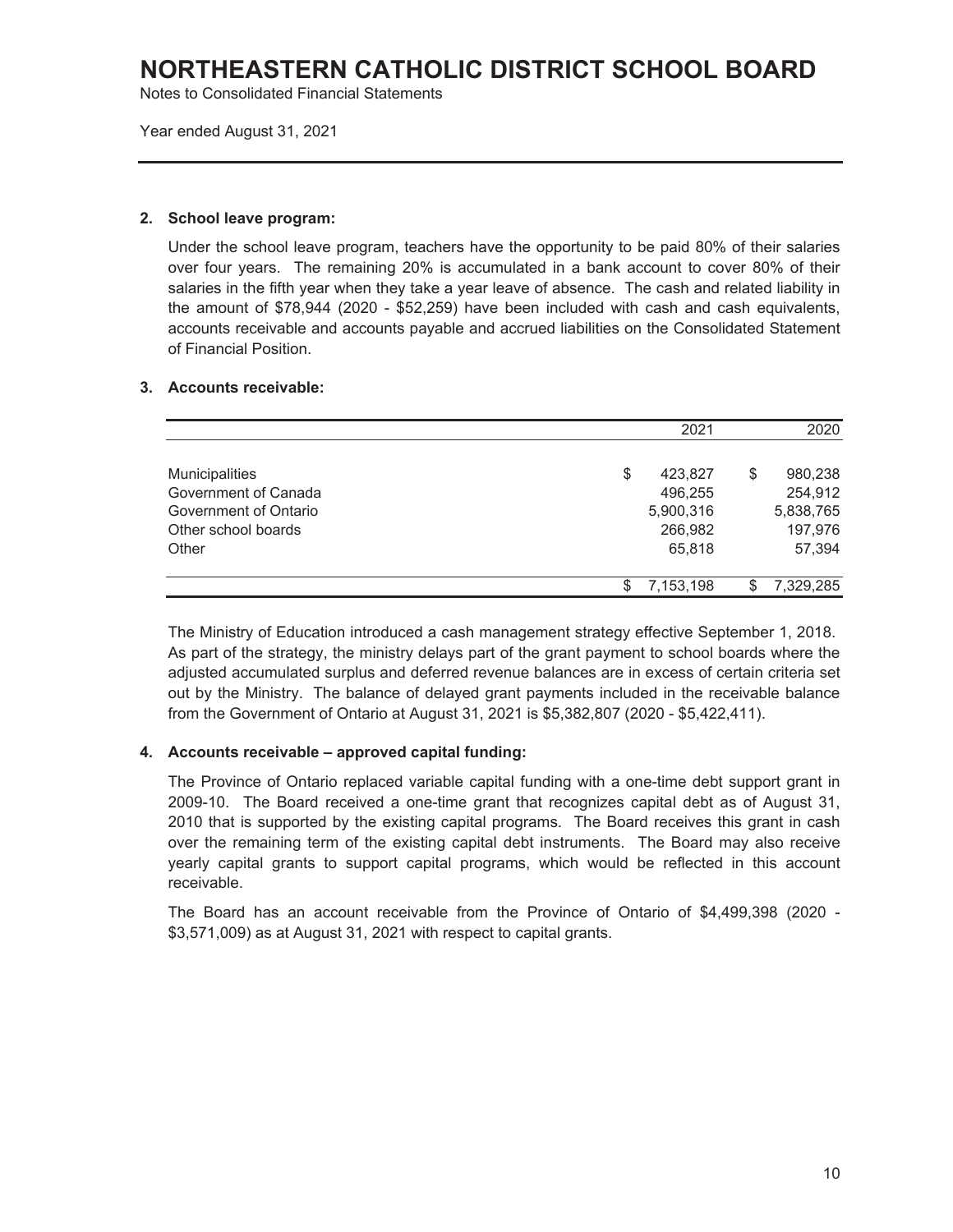Notes to Consolidated Financial Statements

Year ended August 31, 2021

### **5. Accounts payable and accrued liabilities:**

|                                        | 2021            | 2020            |
|----------------------------------------|-----------------|-----------------|
|                                        |                 |                 |
| Trade payables and accrued liabilities | 4,874,813<br>S. | 4,030,901<br>S. |
| Government of Canada                   | 804             | 293             |
| Government of Ontario                  | 659,126         | 1,484,622       |
| Vacation payable                       | 80,132          | 217,707         |
|                                        |                 |                 |
|                                        | 5,614,875<br>S. | 5,733,523<br>£. |

### **6. Temporary borrowing:**

The School Board has available to it a \$3,000,000 revolving demand credit facility to finance general operating requirements which bears interest at the Royal Bank Prime rate less 0.75% per annum. The School Board also has available to it a \$1,000,000 lease line of credit to finance the acquisition of equipment only. The Board did not utilize these credit facilities during the year.

### **7. Deferred revenue:**

Deferred revenue consists of amounts received by the Board that are restricted for specific purposes by the funder and amounts that are required to be set aside by the Board for specific purposes, legislation, regulation or agreement.

Deferred revenue is comprised of:

|                                                                   | Balance at<br>August 31,<br>2020 | Externally<br>restricted<br>revenue and<br>investment<br>income | Revenue<br>recognized<br>in the<br>period | Transfers (to)<br>deferred<br>capital<br>contributions | Balance at<br>August 31,<br>2021 |
|-------------------------------------------------------------------|----------------------------------|-----------------------------------------------------------------|-------------------------------------------|--------------------------------------------------------|----------------------------------|
| Amounts restricted by<br>legislation, regulation or<br>agreement: |                                  |                                                                 |                                           |                                                        |                                  |
| \$<br>Proceeds of disposition                                     | 588,006                          | 4,476                                                           |                                           |                                                        | 592,482                          |
| Special education                                                 | 847,154                          | 5,207,268                                                       |                                           | (5,200,329)                                            | 854,093                          |
| School renewal                                                    | 773,992                          | 1,368,194                                                       |                                           | (909,287)                                              | 1,232,899                        |
| Education Programs -                                              |                                  |                                                                 |                                           |                                                        |                                  |
| Other (EPO)                                                       | 522,402                          | 3,244,321                                                       | (9,314)                                   |                                                        | 462,638                          |
| Envelope                                                          | 91,522                           | 451,848                                                         |                                           | (462, 685)                                             | 80,685                           |
| Childcare retrofit                                                | 1,367                            |                                                                 |                                           |                                                        | 1,367                            |
|                                                                   | 2,824,443                        | 10,276,107                                                      | (9,314)                                   | (9,867,072)                                            | 3,224,164                        |
| Amounts restricted by                                             |                                  |                                                                 |                                           |                                                        |                                  |
| external contributor                                              | 69,485                           | 184,170                                                         |                                           | (151, 537)                                             | 102,118                          |
|                                                                   |                                  |                                                                 |                                           |                                                        |                                  |
| \$<br>Total                                                       | 2,893,928                        | \$10,460,277                                                    | (9,314)                                   | (10,018,609)                                           | 3,326,282                        |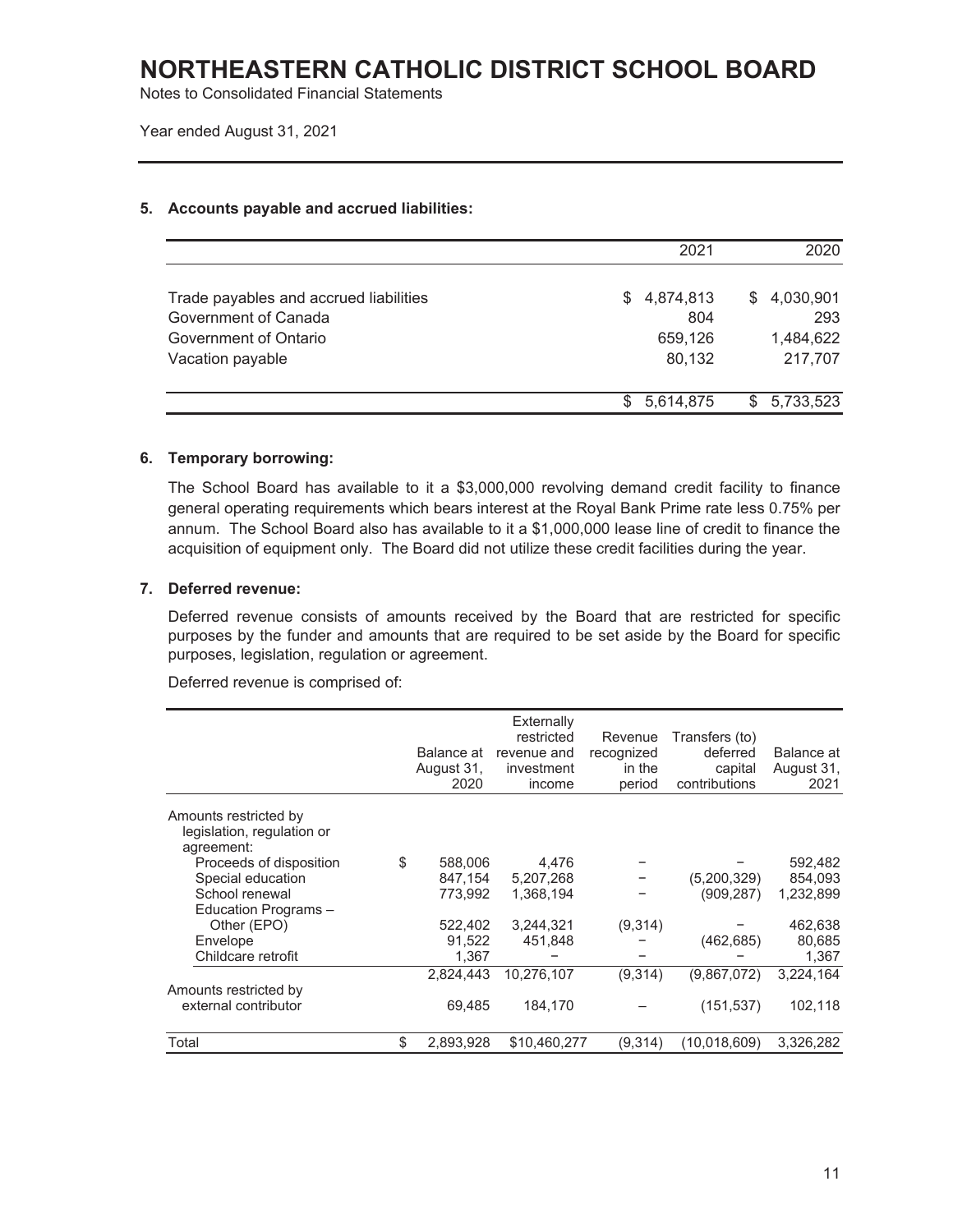Notes to Consolidated Financial Statements

Year ended August 31, 2021

#### **8. Deferred capital contributions:**

Deferred capital contributions include grants and contributions received that are used for the acquisition of tangible capital assets in accordance with Regulation 395/11 that have been expended by year-end. The contributions are amortized into revenue over the life of the asset acquired.

|                                             |     | 2021        |    | 2020         |
|---------------------------------------------|-----|-------------|----|--------------|
|                                             |     |             |    |              |
| Balance, beginning of year                  | SS. | 42,254,326  |    | \$41,024,848 |
| Additions to deferred capital contributions |     | 5,958,332   |    | 3.904.896    |
| Disposal of deferred capital contributions  |     |             |    | (317, 321)   |
| Revenue recognized during the year          |     | (2,728,679) |    | (2,358,097)  |
| Balance, end of year                        | SS. | 45,483,979  | £. | 42,254,326   |

### **9. Employee future benefits:**

The Board provides defined retirement and other future benefits to specified employee groups. These benefits include pension, life insurance and health care benefits, retirement gratuity, worker's compensation and long-term disability benefits.

a) Plan changes:

In 2013, changes were made to the short-term leave and disability plan. Under the new short-term leave and disability plan, 11 unused sick leave days may be carried forward into the following year only, to be used to top-up benefits received under the short-term leave and disability plan in that year. A provision has been established representing the expected usage of sick days that have been carried forward for benefit top-up in the following year.

Retirement life insurance, health and dental benefits have been grandfathered to existing retirees and employees who retired between September 1, 2012 and August 31, 2013. Effective September 1, 2013, any new retiree accessing retirement life, health or dental benefits will pay the full premiums for such benefits and will be included in a separate experience pool for participating retirees that is self-funded.

- b) Retirement benefits:
	- (i) Ontario Teacher's Pension Plan:

Teachers and related employee groups are eligible to be members of the Ontario Teacher's Pension Plan. Employer contributions for these employees are provided directly by the Government of Ontario. The pension costs and obligations related to this plan are a direct responsibility of the Province. Accordingly, no costs or liabilities related to this plan are included in the Board's consolidated financial statements.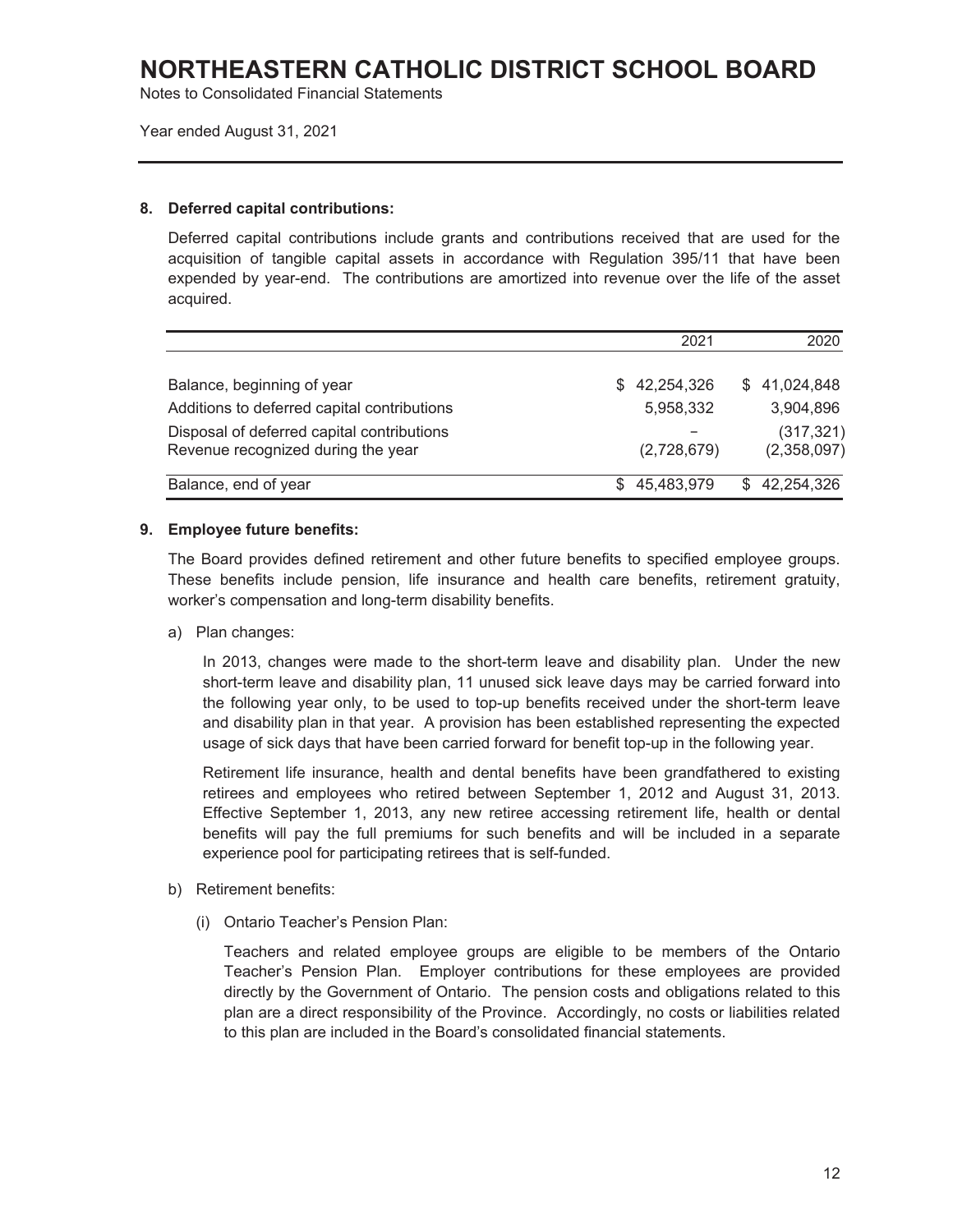Notes to Consolidated Financial Statements

Year ended August 31, 2021

#### **9. Employee future benefits (continued):**

- b) Retirement benefits (continued):
	- (ii) Ontario Municipal Employees Retirement System:

All non-teaching employees of the Board are eligible to be members of the Ontario Municipal Employees Retirement System (OMERS), a multi-employer pension plan. The plan provides defined pension benefits to employees based on their length of service and rates of pay. The Board contributions equal the employee contributions to the plan. During the year ended August 31, 2021, the Board contributed \$558,892 (2020 - \$570,365) to the plan. As this is a multi-employer pension plan, these contributions are the Board's pension benefit expenses. No pension liability for this type of plan is included in the Board's consolidated financial statements.

(iii) Retirement gratuities:

The Board provides retirement gratuities to certain groups of employees hired prior to specified dates. The Board provides these benefits through an unfunded defined benefit plan. The benefit costs and liabilities related to this plan are included in the Board's consolidated financial statements. The amount of the gratuities payable to eligible employees at retirement is based on their salary, accumulated sick days, and years of service at August 31, 2012.

- c) Other employee future benefits:
	- (i) Workplace Safety and Insurance Board Obligations:

The Board is a Schedule 2 employer under the Workplace Safety and Insurance Act and, as such, assumes responsibility for the payment of all claims to its injured workers under the Act. The Board does not fund these obligations in advance of payments made under the Act. The benefit costs and liabilities related to this plan are included in the Board's consolidated financial statements. School boards are required to provide salary top-up to a maximum of 4 ½ years for employees receiving payments from the Workplace Safety and Insurance Board, where the collective agreement negotiated prior to 2012 included such a provision.

The accrued benefit obligations for employee future benefit plans as at August 31, 2021 are based on the most recent actuarial valuation completed for accounting purposes as at August 31, 2020. These actuarial valuations were based on assumptions about future events. The economic assumptions used in these valuations are the Board's best estimates of expected rates of:

|                                                | 2021 | 2020 |
|------------------------------------------------|------|------|
|                                                | %    | $\%$ |
| Inflation                                      | 1.5  | 1.5  |
| Discount on accrued benefit obligations        | 1.8  | 1.4  |
| Discount on accrued benefit obligations - WSIB | 1.8  | 14   |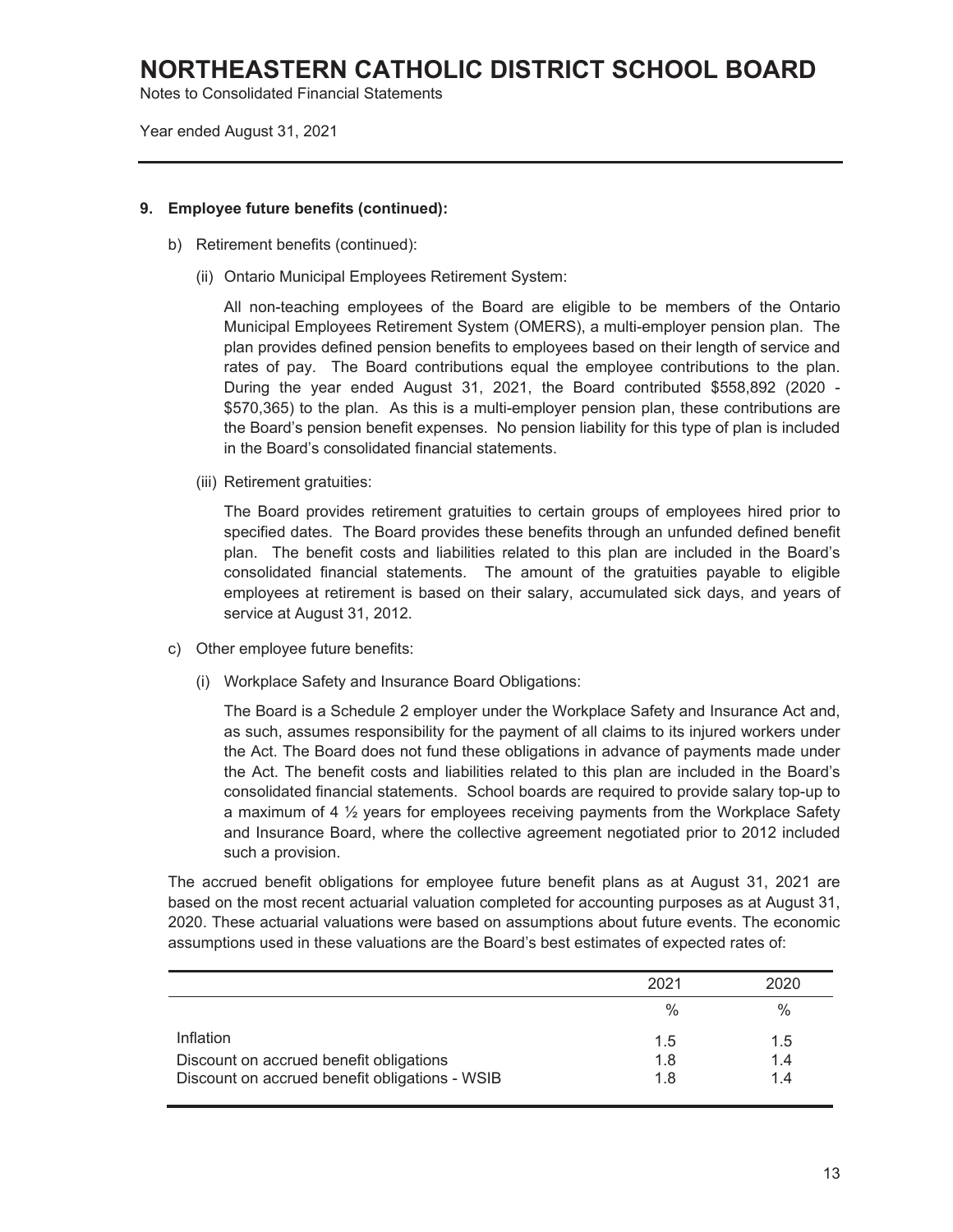Notes to Consolidated Financial Statements

Year ended August 31, 2021

### **9. Employee future benefits (continued):**

Assumed health care cost trend rates:

|                                                  | 2021    | 2020 |
|--------------------------------------------------|---------|------|
| Insurance and health care cost escalation - WSIB | $4.0\%$ | 4.0% |

The Board has internally appropriated an amount for sick leave totaling \$350,233 (2020 - \$347,791) and for WSIB totaling \$122,857 (2020 - \$122,000).

Information with respect to the Board's retirement and other employee future benefit liability is as follows:

| <b>Accrued benefit obligation</b>                                              |                                           |                                                | 2021                                                  | 2020                                           |
|--------------------------------------------------------------------------------|-------------------------------------------|------------------------------------------------|-------------------------------------------------------|------------------------------------------------|
|                                                                                | Retirement<br>Gratuity<br><b>Benefits</b> | Other<br>Employee<br>Future<br><b>Benefits</b> | Total<br>Employee<br><b>Future</b><br><b>Benefits</b> | Total<br>Employee<br>Future<br><b>Benefits</b> |
| Accrued employee future benefit<br>obligations<br>Unamortized actuarial losses | \$1,039,323<br>(91, 815)                  | \$394,706                                      | \$1,434,029<br>(91, 815)                              | \$1,805,580<br>(123,948)                       |
|                                                                                | \$<br>947.508                             | \$394,706                                      | \$1,342,214                                           | \$1,681,632                                    |

| <b>Employee future benefit expenses</b>        |                                           |                                                | 2021                                           | 2020                                           |
|------------------------------------------------|-------------------------------------------|------------------------------------------------|------------------------------------------------|------------------------------------------------|
|                                                | Retirement<br>Gratuity<br><b>Benefits</b> | Other<br>Employee<br>Future<br><b>Benefits</b> | Total<br>Employee<br>Future<br><b>Benefits</b> | Total<br>Employee<br>Future<br><b>Benefits</b> |
| Current year benefit cost                      | \$<br>-                                   | \$(133, 139)                                   | \$(133, 139)                                   | 674,867<br>\$                                  |
| Interest on accrued benefit obligation         | 15,429                                    | 6.866                                          | 22,295                                         | 29,783                                         |
| Amortization of actuarial losses (gains)       | 16,932                                    | (247)                                          | 16,685                                         | 2,845                                          |
| Employee future benefits expenses <sup>1</sup> | \$32,361                                  | \$(126,520)                                    | \$ (94, 159)                                   | 707,495                                        |

**1** Excluding pension contributions to multi-employer pension plans, described in note 9(b).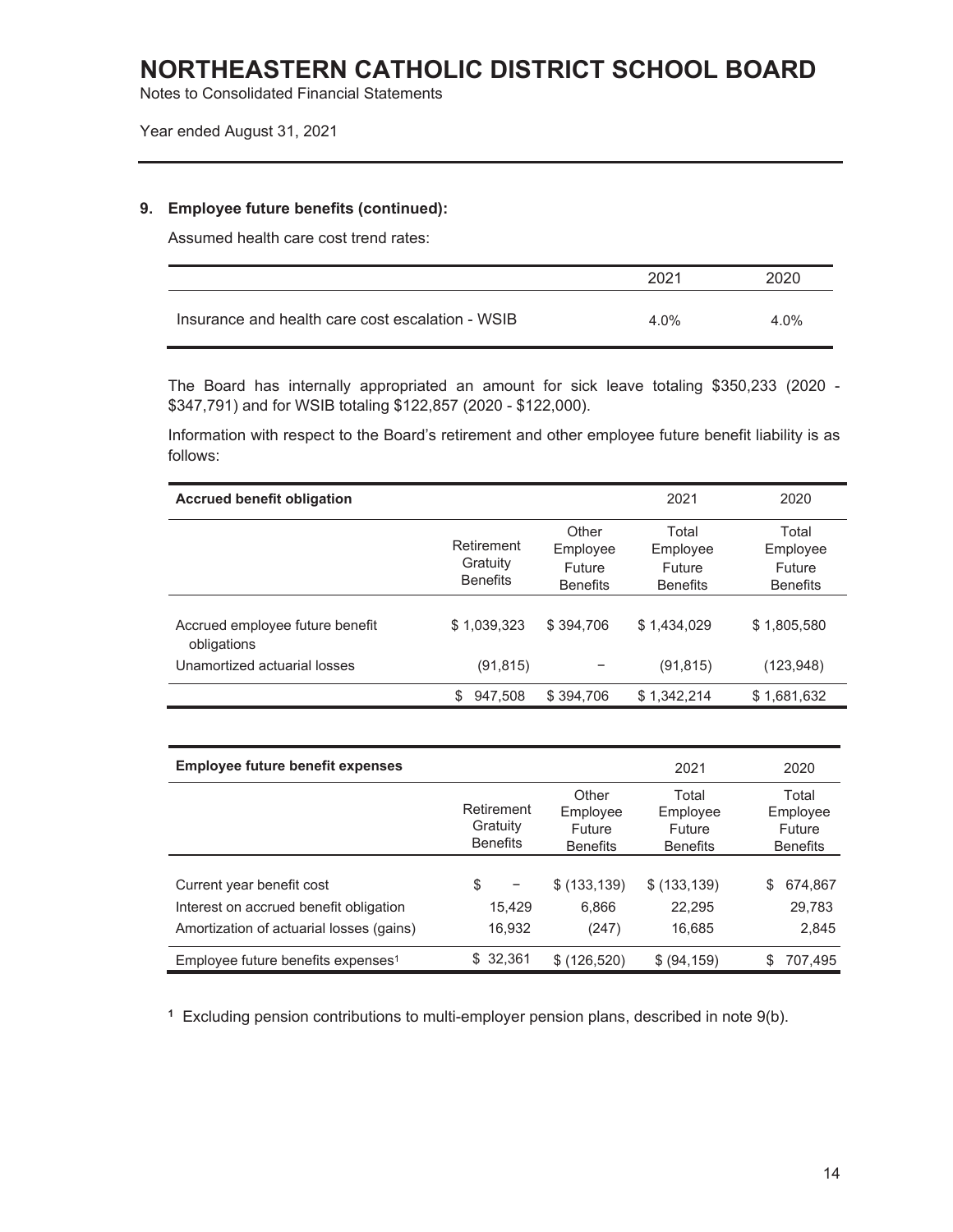Notes to Consolidated Financial Statements

Year ended August 31, 2021

### **10. Net long-term liabilities:**

Net long-term liabilities reported on the Consolidated Statement of Financial Position consist of the following:

|                                                                                                                                                                                                            | 2021           | 2020        |
|------------------------------------------------------------------------------------------------------------------------------------------------------------------------------------------------------------|----------------|-------------|
| Loan payable to The Canada Life Assurance Company,<br>bearing interest at 5.109% per annum, repayable in<br>semi-annual blended payments of \$78,807, is an<br>unsecured debenture, maturing April 5, 2031 | 1,222,241<br>S | \$1,313,884 |
| Loan payable to the Ontario Financing Authority with<br>interest rate of 4.9% per annum, repayable<br>semi-annual blended payments of \$45,090, is an<br>unsecured debenture maturing on March 3, 2033     | 800,686        | 849.820     |
| Loan payable to the Ontario Financing Authority with<br>interest rate of 5.232% per annum, repayable<br>semi-annual blended payments of \$27,376, is an<br>unsecured debenture maturing on April 13, 2035  | 536,242        | 561,924     |
|                                                                                                                                                                                                            | 2.559.169<br>S | \$2.725.628 |

Payments relating to the net long-term liabilities outstanding as at August 31, 2021 are due as follows:

|            | Principal     |   | Interest |   | Total       |
|------------|---------------|---|----------|---|-------------|
|            |               |   |          |   |             |
| 2021-2022  | \$<br>175.001 | S | 127.545  | S | 302,546     |
| 2022-2023  | 183,980       |   | 118,566  |   | 302,546     |
| 2023-2024  | 193,419       |   | 109,127  |   | 302,546     |
| 2024-2025  | 203,343       |   | 99,203   |   | 302,546     |
| 2025-2026  | 213,777       |   | 88,769   |   | 302,546     |
| Thereafter | 1,589,649     |   | 295,277  |   | 1,884,926   |
|            |               |   |          |   |             |
|            | 2,559,169     |   | 838,487  |   | \$3,397,656 |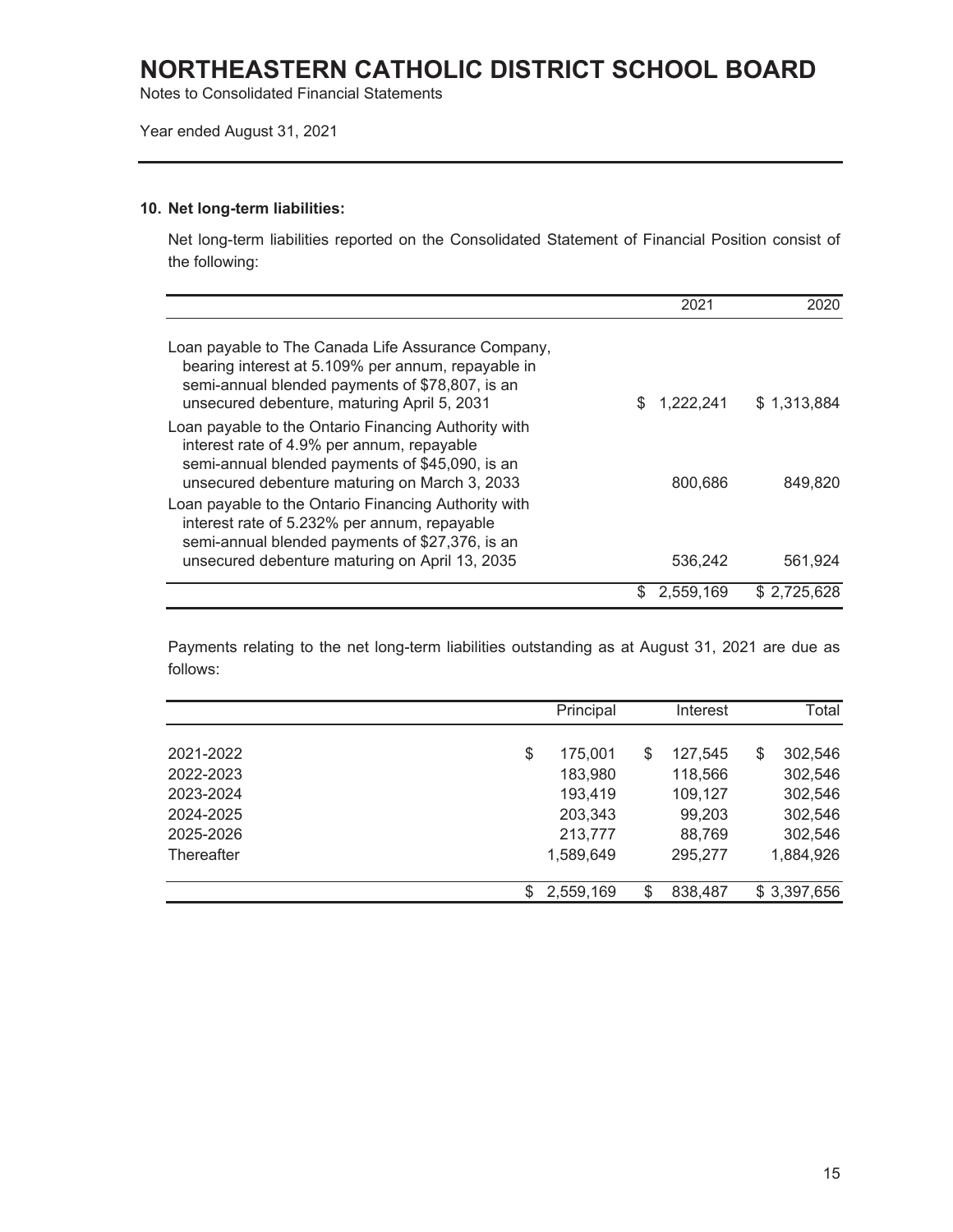Notes to Consolidated Financial Statements

Year ended August 31, 2021

### **11. Obligations under capital leases:**

|                                                      | 2021          |
|------------------------------------------------------|---------------|
| Capital lease obligation, bearing interest at 0.30%, |               |
| Expiring 2023                                        | \$<br>363,649 |
| Capital lease obligation, bearing interest at 0.30%, |               |
| Expiring 2023                                        | 233,059       |
|                                                      |               |
|                                                      | \$<br>596,708 |
| Future Minimum lease payment are as follows:         |               |
| 2022                                                 | \$<br>337,197 |
| 2023                                                 | 259,511       |

### **12. Expenses by object:**

The following is a summary of the expenses reported on the Consolidated Statement of Operations by object:

|                                               | 2021          | 2021             | 2020             |
|-----------------------------------------------|---------------|------------------|------------------|
|                                               | <b>Budget</b> | Actual           | Actual           |
| Current expenses:                             |               |                  |                  |
| Salary and wages<br>\$                        | 26,904,444    | 27,170,111<br>\$ | 25,896,410<br>\$ |
| Employee benefits                             | 4,392,858     | 4,167,606        | 4,772,464        |
| Staff development                             | 156,154       | 184,511          | 201,943          |
| Supplies and services                         | 2,776,452     | 3,213,637        | 2,802,653        |
| Interest on long-term debt                    | 134,041       | 132,356          | 142,438          |
| Rental                                        | 171,830       | 132,146          | 128,759          |
| Fees and contract services                    | 1,975,017     | 2,179,666        | 5,387,585        |
| School funded activities                      | 975,000       | 253,864          | 626,187          |
| Other                                         | 3,683,465     | 3,566,448        | 467,864          |
| Amortization of tangible capital assets       | 2,539,807     | 2,914,420        | 2,543,841        |
| Loss on write-down of tangible capital assets |               |                  | 317,321          |
| \$                                            | 43,709,068    | 43,914,765<br>\$ | 43,287,465<br>\$ |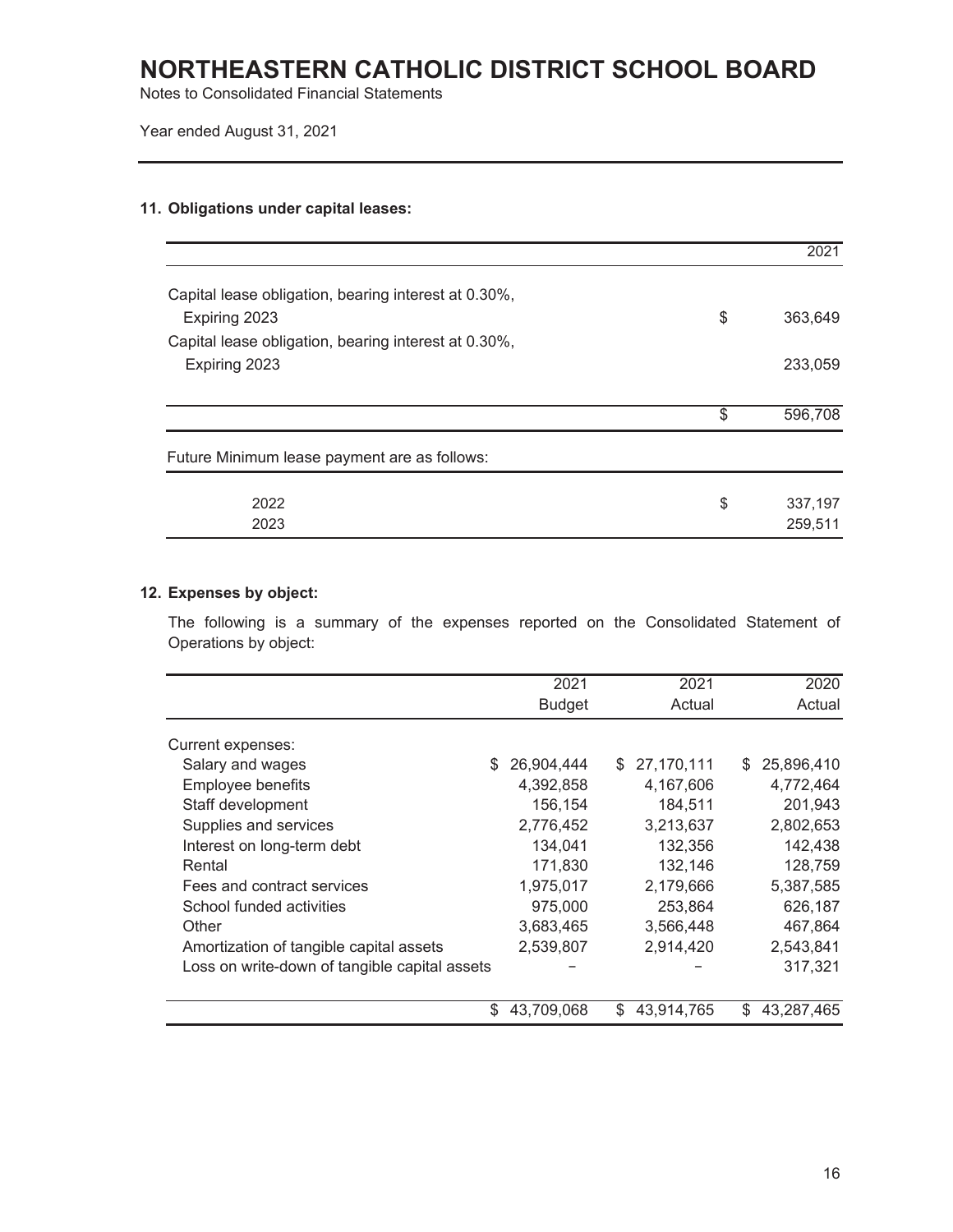Notes to Consolidated Financial Statements

### **13. Tangible capital assets:**

| Cost                 | Balance at<br>August 31,<br>2020 | Additions       | <b>Transfers</b> | <b>Disposals</b><br>and<br>Write-offs | Balance at<br>August 31,<br>2021 |
|----------------------|----------------------------------|-----------------|------------------|---------------------------------------|----------------------------------|
| Land                 | \$<br>334,100 \$                 |                 | \$               | \$                                    | \$<br>334.100                    |
| Land improvements    | 4.367.090                        | 119.821         |                  |                                       | 4,486,911                        |
| <b>Buildings</b>     | 61,886,589                       | 4,861,028       |                  |                                       | 66,747,617                       |
| Other buildings      | 767.601                          | 3.259           |                  |                                       | 770.860                          |
| Portable structures  | 675.781                          |                 |                  |                                       | 675.781                          |
| Furniture            | 78,972                           |                 |                  |                                       | 78.972                           |
| Equipment            | 279.519                          |                 |                  |                                       | 279.519                          |
| First-time equipping | 117.676                          |                 |                  |                                       | 117.676                          |
| <b>Vehicles</b>      | 108.261                          | ۰               |                  |                                       | 108.261                          |
| Computer hardware    |                                  |                 |                  |                                       |                                  |
| and software         | 933.734                          | 974.221         |                  |                                       | 1.907.955                        |
| Total                | \$<br>69,549,323                 | \$<br>5,958,329 | \$               | \$                                    | 75,507,652                       |

|                      | Balance at       |                  |                  |                 | Balance at       |
|----------------------|------------------|------------------|------------------|-----------------|------------------|
| Accumulated          | August 31,       |                  |                  | Amortization    | August 31,       |
| amortization         | 2020             | <b>Disposals</b> | <b>Transfers</b> | Expense         | 2021             |
| Land                 | \$               | \$               | \$               | \$              | \$               |
| Land improvements    | 630,299          |                  |                  | 300,250         | 930,549          |
| <b>Buildings</b>     | 22,348,392       |                  |                  | 2,204,427       | 24,552,819       |
| Other buildings      | 386,976          |                  |                  | 39,950          | 426,926          |
| Portable structures  | 669,301          |                  |                  | 324             | 669,625          |
| Furniture            | 34.892           |                  |                  |                 | 34,892           |
| Equipment            | 259,005          |                  |                  | 11,300          | 270,305          |
| First-time equipping | 88.800           |                  |                  | 11,862          | 100,662          |
| Vehicles             | 89,548           |                  |                  | 9.108           | 98,656           |
| Computer hardware    |                  |                  |                  |                 |                  |
| and software         | 566,776          |                  |                  | 337.197         | 903,973          |
| Total                | \$<br>25,073,989 | \$               |                  | \$<br>2.914.418 | \$<br>27.988.407 |

|                      | Net book value,  | Net book value,  |  |  |  |  |  |  |
|----------------------|------------------|------------------|--|--|--|--|--|--|
|                      | August 31,       | August 31,       |  |  |  |  |  |  |
|                      | 2020             | 2021             |  |  |  |  |  |  |
| Land                 | \$<br>334,100    | \$<br>334,100    |  |  |  |  |  |  |
| Land improvements    | 3,736,791        | 3,556,362        |  |  |  |  |  |  |
| <b>Buildings</b>     | 39,538,197       | 42,194,798       |  |  |  |  |  |  |
| Other buildings      | 380,625          | 343,934          |  |  |  |  |  |  |
| Portable structures  | 6,480            | 6,156            |  |  |  |  |  |  |
| Furniture            | 44,080           | 44,080           |  |  |  |  |  |  |
| Equipment            | 20,514           | 9.214            |  |  |  |  |  |  |
| First-time equipping | 28,876           | 17,014           |  |  |  |  |  |  |
| Vehicles             | 18,713           | 9,605            |  |  |  |  |  |  |
| Computer hardware    |                  |                  |  |  |  |  |  |  |
| and software         | 366.958          | 1,003,982        |  |  |  |  |  |  |
| Total                | 44,475,334<br>\$ | \$<br>47.519.245 |  |  |  |  |  |  |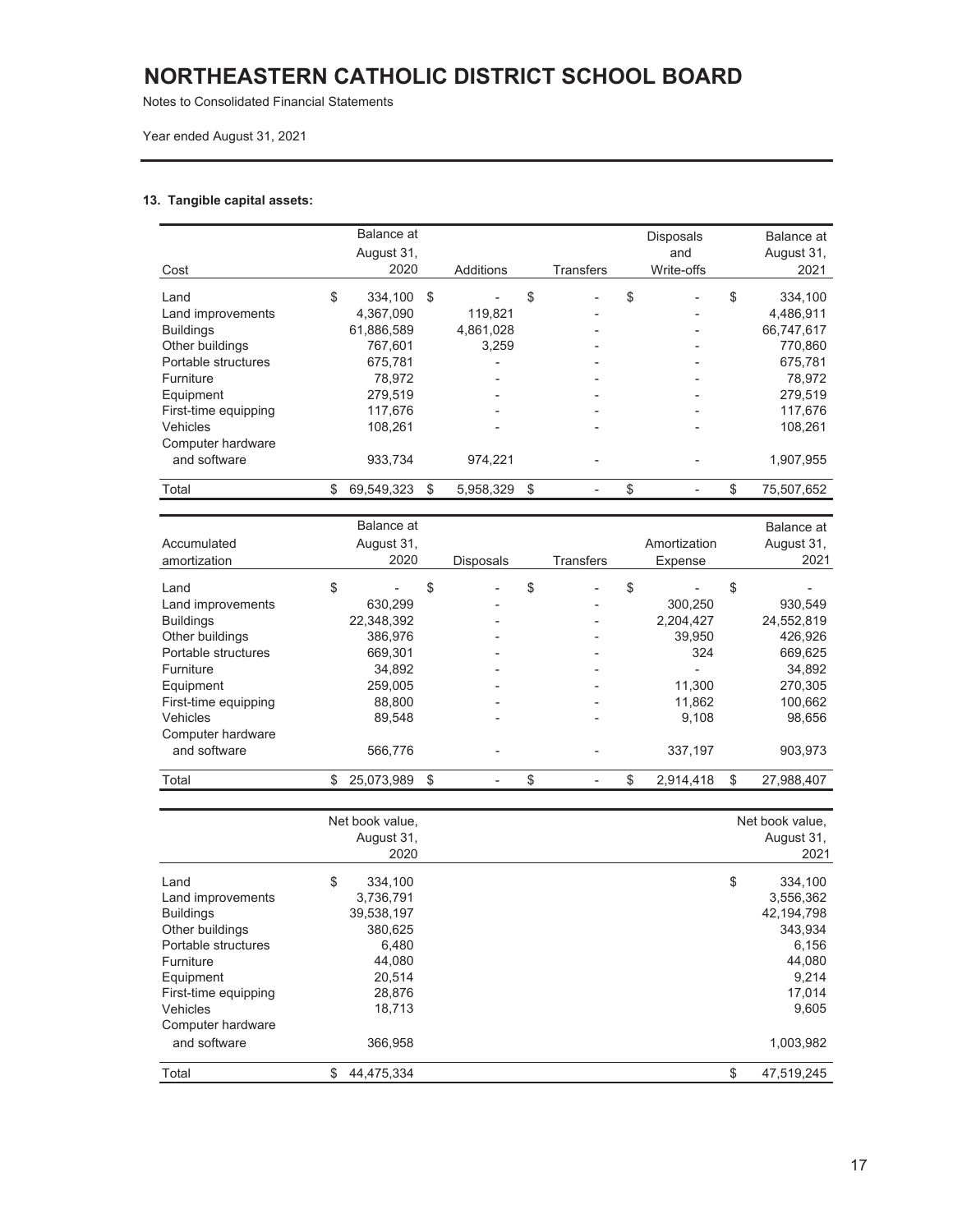Notes to Consolidated Financial Statements

Year ended August 31, 2021

#### **14. Accumulated surplus:**

Accumulated surplus consists of the following:

|                                                                                                                        |    | 2021                                         | 2020                                          |
|------------------------------------------------------------------------------------------------------------------------|----|----------------------------------------------|-----------------------------------------------|
| Available for compliance – unappropriated<br>Total operating accumulated surplus                                       | \$ | 6,139,851                                    | \$<br>4,063,206                               |
| Available for compliance – internally appropriated<br>Reserve funds<br>Transportation surplus from prior years         |    | 566,715<br>85,374                            | 553,593<br>85,374                             |
| Unavailable for compliance - externally appropriated:<br>Employee future benefits<br>Accrued interest                  |    | 652,089<br>(287, 254)<br>(74,352)            | 638,967<br>(419, 858)<br>(74, 352)            |
| Other:<br>School activities fund<br>Revenues recognized for land<br>Tangible capital assets - unsupported amortization |    | (361,606)<br>422,563<br>334,600<br>1,704,418 | (494, 210)<br>453,084<br>334,600<br>1,886,904 |
| Total accumulated surplus                                                                                              | S  | 2,461,581<br>8,891,915                       | \$<br>2,674,588<br>6,882,551                  |

#### **15. Ontario School Board Insurance Exchange (OSBIE):**

The School Board is a member of the Ontario School Board Insurance Exchange (OSBIE), a reciprocal insurance company licensed under the Insurance Act.

OSBIE insures general public liability, property damage and certain other risks. Liability insurance is available to a maximum of \$24 million per occurrence.

The premiums over a five-year period are based on the reciprocals and the Board's actual claims experience. Periodically, the Board may receive a refund or be asked to pay an additional premium based on its pro rata share of claims experience. The current five-year term expires December 31, 2021.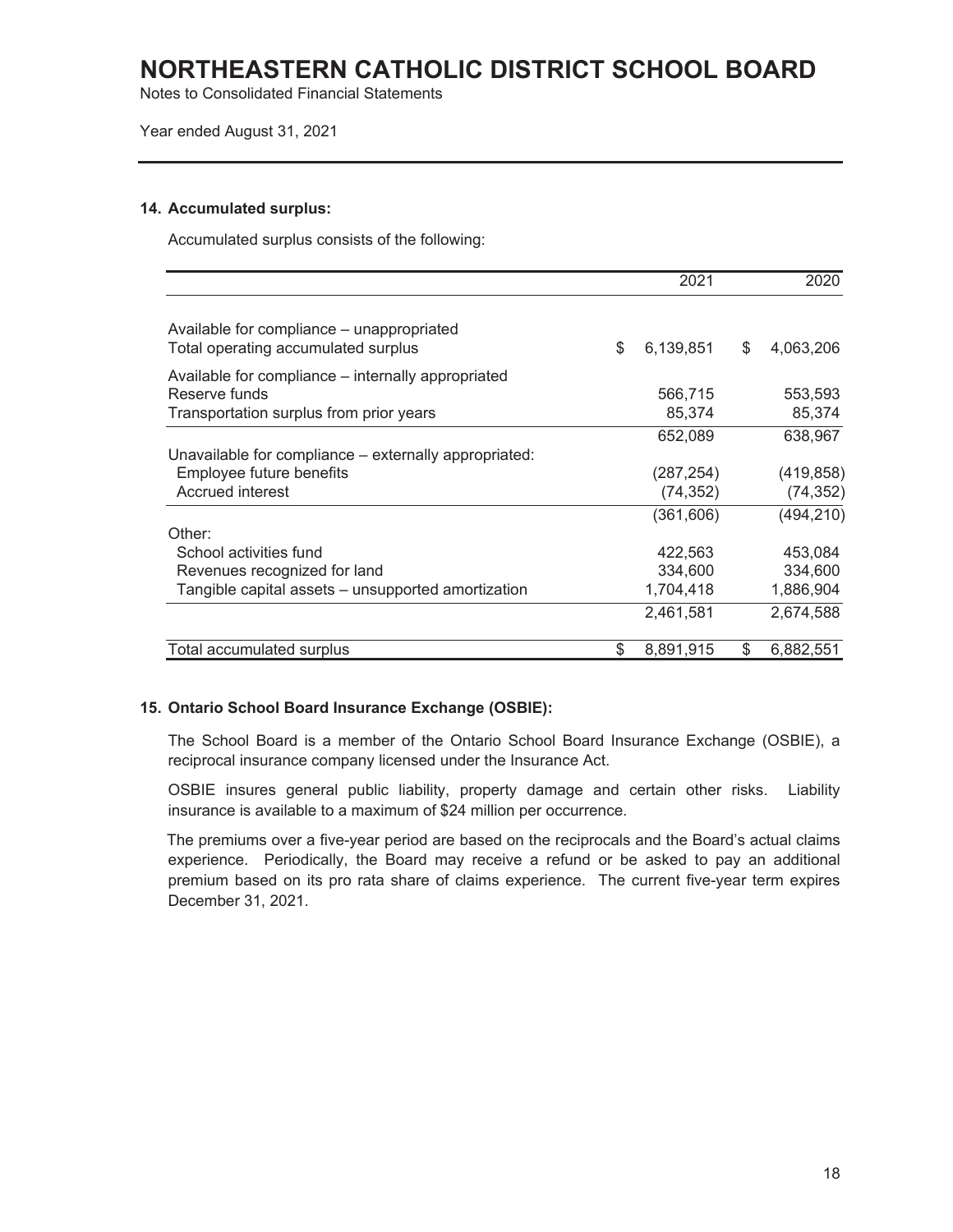Notes to Consolidated Financial Statements

Year ended August 31, 2021

#### **16. Partnership in Tri-Board Transportation Consortium:**

On April 26, 2005, the Board entered into an agreement with Conseil Scolaire Public du Nord-Est de l'Ontario and District School Board Ontario North East in order to provide common administration of student transportation in the Region. This agreement was executed in an effort to increase delivery efficiency and cost effectiveness of student transportation for each of the Boards. Under the agreement decisions related to the financial and operating activities of the Tri-Board are shared. No partner is in a position to exercise unilateral control.

The total Tri-Board transportation expenses are \$12,783,423 (2020 - \$12,680,429) and the Boards' share is \$3,163,925 (2020 - \$3,262,495).

At year-end, the Board has a receivable of \$257,964 (2020 payable - \$8,514) to the Consortium.

These transactions are in the normal course of operations and are measured at the exchange amount which is the amount of consideration established and agreed to by the partners.

### **17. Commitments:**

Lease and service agreements:

The Board has entered into various lease and service agreements. Minimum payments (including taxes excluding tax rebates) for the next four years are approximately as follows:

| 2022 | 1,504,476<br>$\mathbb{S}$ |
|------|---------------------------|
| 2023 | 608,074                   |
| 2024 | 248,453                   |
| 2025 | 237,420                   |
|      |                           |

#### **18. Contingent liabilities:**

The Board is contingently liable with respect to litigation and claims which arrive from time to time in the normal course of business. In the opinion of management, the liability that may arrive from such contingencies would not have a significant adverse effect on the consolidated financial statements of the Board.

The Board has been named as a defendant in two legal actions. The outcome of these actions are not determinable and, accordingly, no amounts have been reflected in the accounts of the Board for these matters.

#### **19. In-kind transfers from the Ministry of Government and Consumer Services:**

The Board has recorded entries, both revenues and expenses, associated with centrally procured in-kind transfers of personal protective equipment (PPE) and critical supplies and equipment (CSE) received from the Ministry of Government and Consumer Services (MGCS). The amounts recorded were calculated based on the weighted average cost of the supplies as determined by MGCS and quantity information based on the board's records. The in-kind revenue recorded for these transfers is \$214,192 with expenses based on use of \$214,192.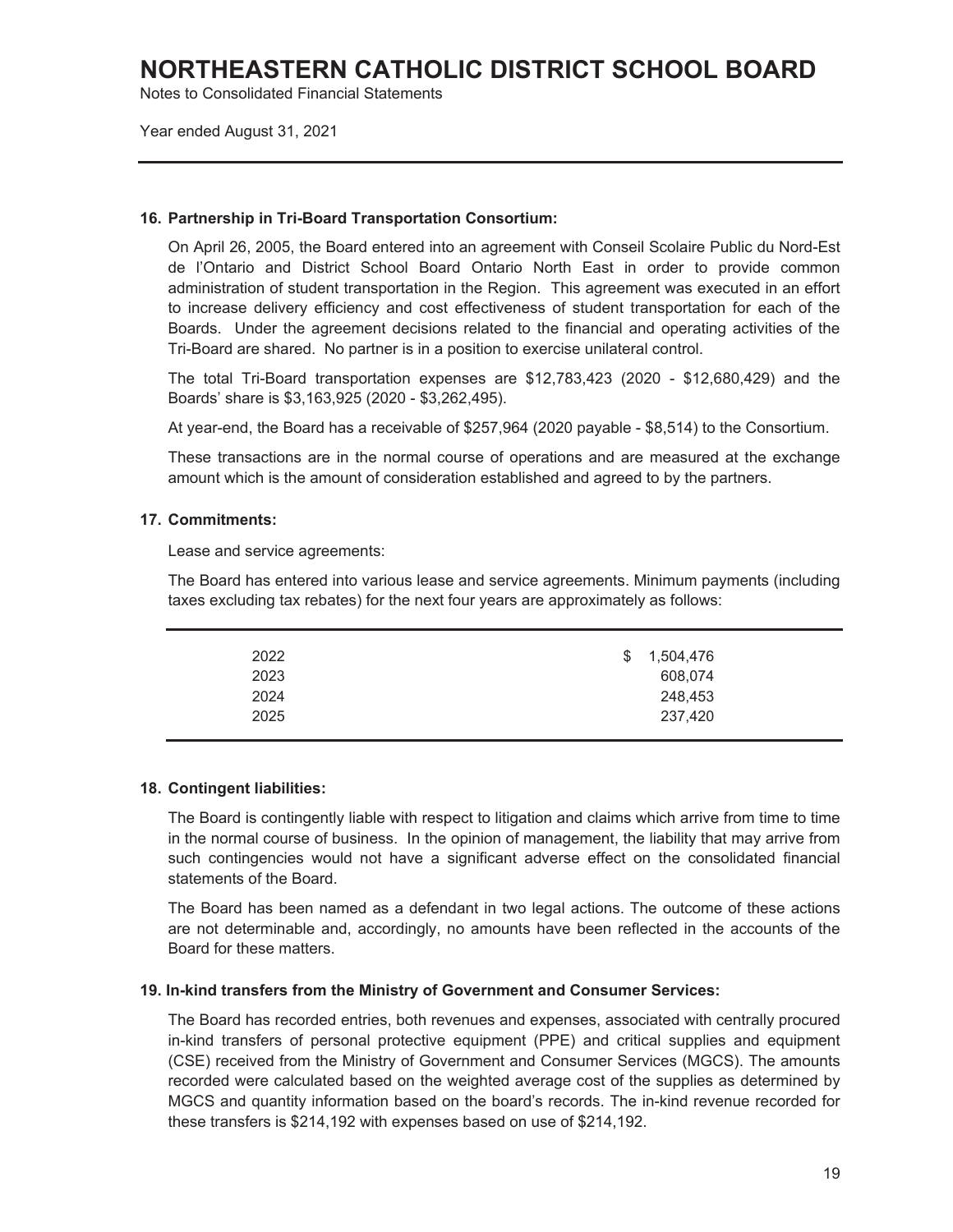Notes to Consolidated Financial Statements

Year ended August 31, 2021

#### **20. Effects of COVID-19:**

On March 11, 2020, the World Health Organization declared the outbreak of coronavirus ("COVID-19") a global pandemic. This resulted in the Province mandating that all Boards close their schools and administrative buildings on March 13, 2020 and moving to online/learn-fromhome education format for the remainder of the 2019-2020 school year based on recommendations from Public Health Ontario. For the 2020-2021 school year the schools reopened to students, effective September 2020, with enhanced public health protocols, or the option to continue with online education and at-home distance learning. In person learning ceased in March of 2021 in response to the pandemic. For the 2021-2022 school year the schools reopened for in person learning for students. The Board continues to monitor the situation and plan for potential changes during the fiscal 2021 school year and beyond.

As a result of the pandemic, the Board may experience increased risk exposure in several areas. This includes an increased credit risk exposure on accounts receivable where the risk of default on contractual obligations may increase.

The Board is actively monitoring cash flow forecasts and budget. As at August 31, 2021, the Board did not have significant adjustments to reflect the possible future impact of COVID-19. Management assessed the impact on the Board and believes there are no significant financial issues as the Board has strong working capital available and access to sufficient liquid resources to sustain operations in the coming year. The outcome and timeframe to a recovery from the current pandemic is highly unpredictable, thus it is not practicable to estimate and disclose its financial effect on future operations at this time.

### **21. Comparative information:**

The consolidated financial statements have been reclassified, where applicable, to conform to the presentation used in the current year. The changes do not affect prior year excess of revenue over expenses.